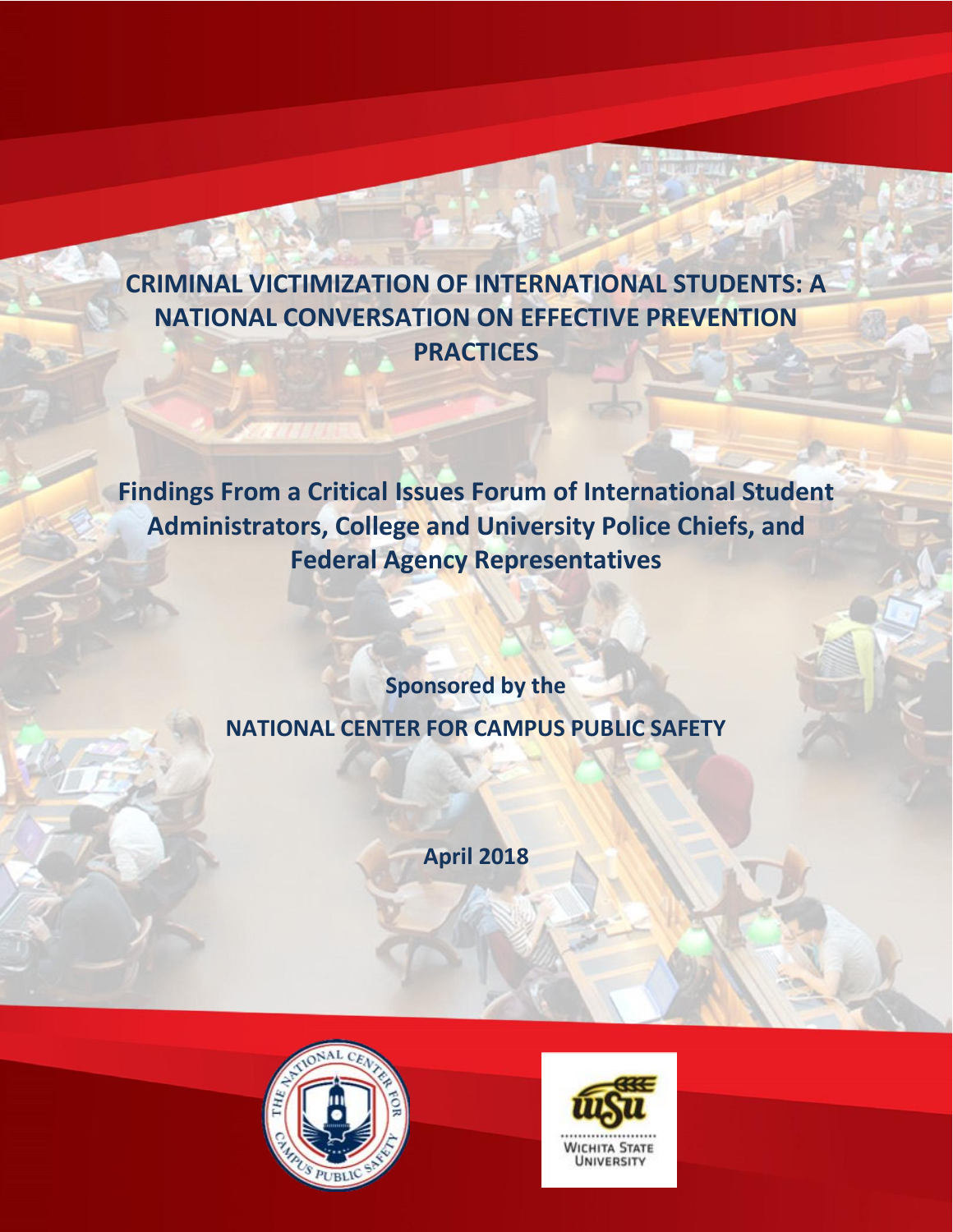**Criminal Victimization of International Students: Findings From a Critical Issues Forum of International Student Administrators, College and University Police Chiefs, and Federal Agency Representatives**

**A Report for the**

## **NATIONAL CENTER FOR CAMPUS PUBLIC SAFETY**

**April 2018**

*This project was supported by Grant No. 2013-MU-BX-K011 awarded by the Bureau of Justice Assistance. The Bureau of Justice Assistance is a component of the U.S. Department of Justice's Office of Justice Programs, which also includes the Bureau of Justice Statistics, the National Institute of Justice, the Office of Juvenile Justice and Delinquency Prevention, the Office for Victims of Crime, and the Office of Sex Offender Sentencing, Monitoring, Apprehending, Registering, and Tracking. Points of view or opinions in this document are those of the author and do not necessarily represent the official position or policies of the U.S. Department of Justice.*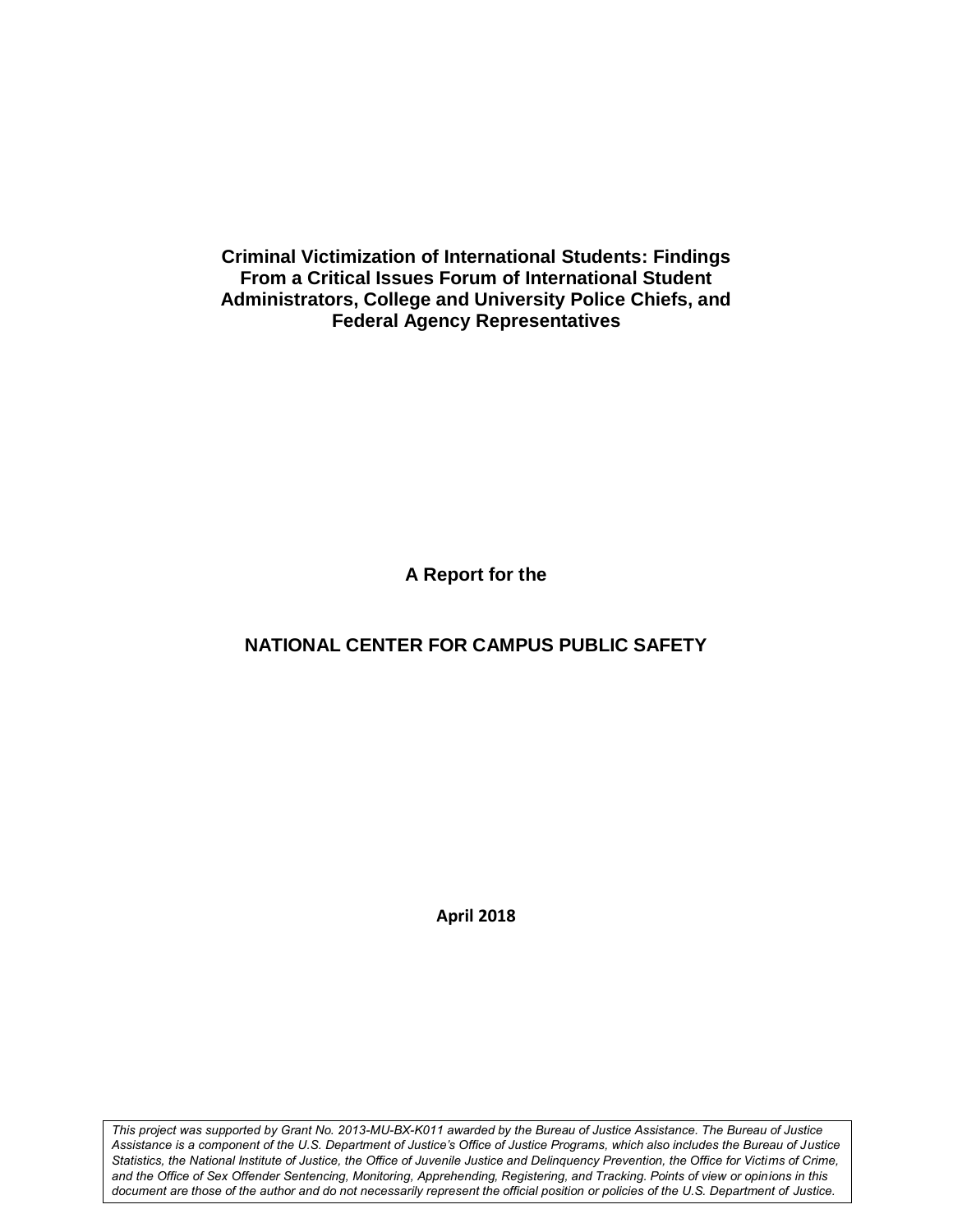# Table of Contents

| CHALLENGES IN PREVENTING CRIMINAL VICTIMIZATION OF INTERNATIONAL STUDENTS 10   |  |
|--------------------------------------------------------------------------------|--|
|                                                                                |  |
|                                                                                |  |
|                                                                                |  |
| IMPACTS OF THESE CHALLENGES IN ESTABLISHING EFFECTIVE PREVENTION PRACTICES  12 |  |
|                                                                                |  |
|                                                                                |  |
|                                                                                |  |
|                                                                                |  |
|                                                                                |  |
|                                                                                |  |
|                                                                                |  |
|                                                                                |  |
|                                                                                |  |
|                                                                                |  |
|                                                                                |  |
|                                                                                |  |
|                                                                                |  |
|                                                                                |  |
|                                                                                |  |
|                                                                                |  |
|                                                                                |  |
|                                                                                |  |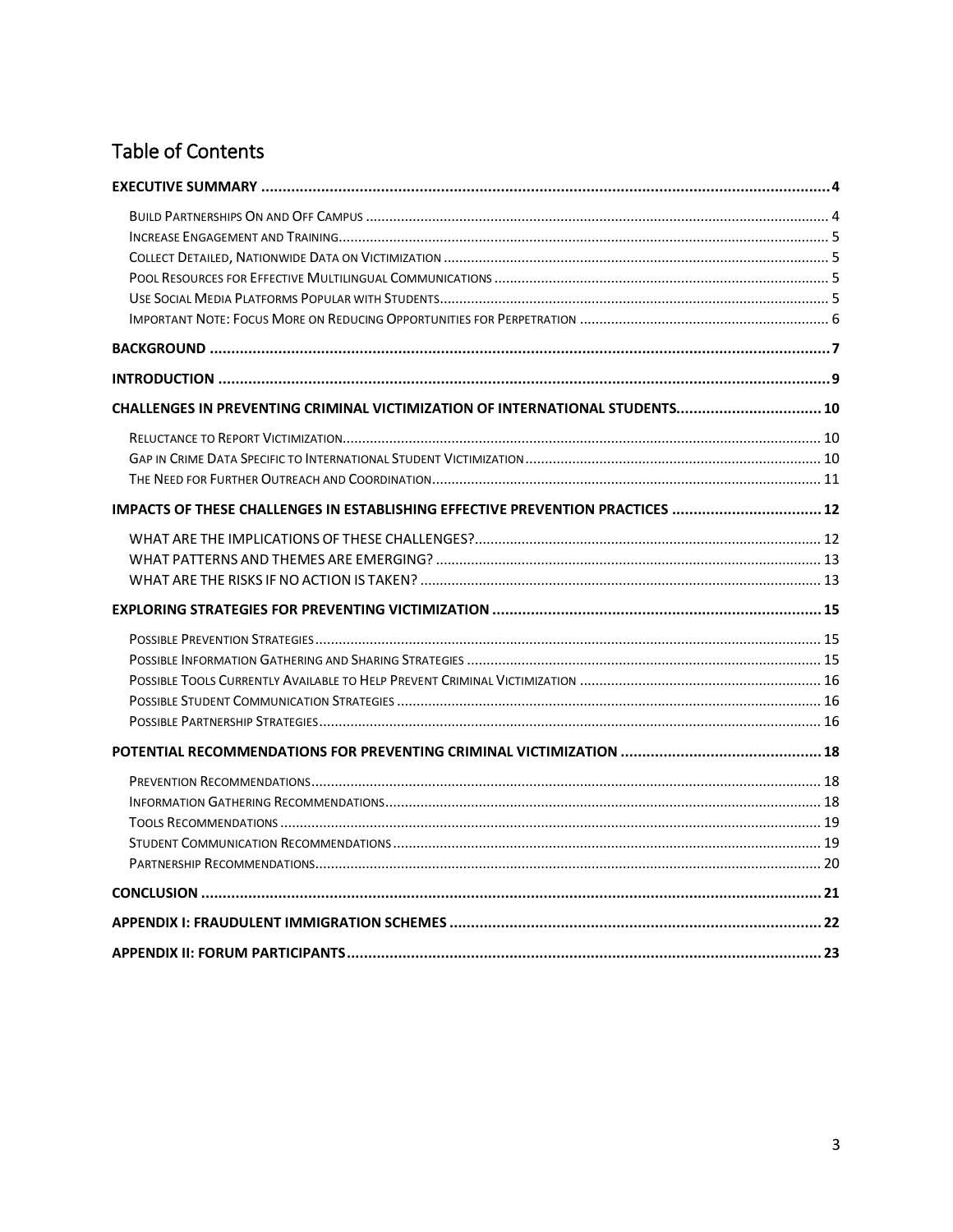## **EXECUTIVE SUMMARY**

<span id="page-3-0"></span>On May 23, 2017, the National Center for Campus Public Safety (NCCPS) convened a daylong forum at Wichita State University to facilitate thoughtful conversations about preventing criminal victimization of international students attending U.S. institutions of higher education. Participants represented campuses across the country and included university and college chiefs of police and international student administrators. Representatives from the Federal Bureau of Investigation (FBI) and the Department of Homeland Security (DHS) also participated in the conversations, giving guidance on resources, funding, and training available at a federal level.

Forum participants agreed that while reducing criminal victimization of international students is a top priority, several unique challenges are keeping more effective prevention practices from taking root on campuses across the country. They recognized that many of these challenges could be overcome by increasing engagement with international students, improving coordination between officials on and off campus, and by deploying more proactive measures to address fundamental environmental conditions that may lead to an elevated risk of victimization.

In the course of the forum, participants identified five potential practices for U.S. campuses to consider while developing or enhancing their own victimization prevention strategies:

#### <span id="page-3-1"></span>**Build Partnerships On and Off Campus**

Participants suggested building strong working relationships among international students and key stakeholders on and off campus. Part of this effort includes formalizing the scope and nature of coordination between campus departments, particularly between campus safety officials (which includes both sworn and non-sworn campus safety officers) and international student organizations. Forum participants recognized that much of student life occurs off campus, and suggested that campus officials also coordinate with outside stakeholders, including local law enforcement, cultural and religious institutions, and victim support groups.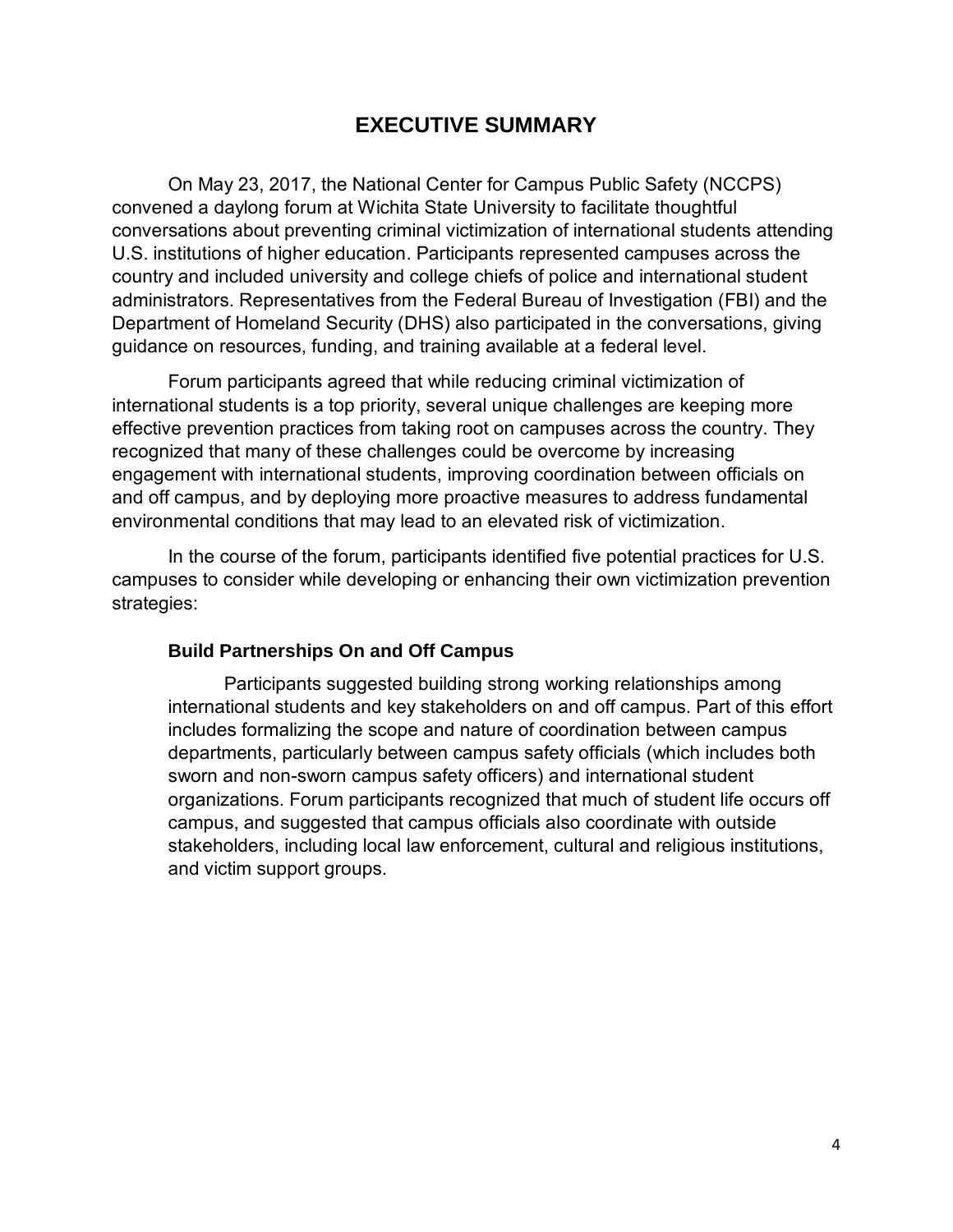#### <span id="page-4-0"></span>**Increase Engagement and Training**

Creating more opportunities for building mutual trust and understanding between campus safety officials and international students can help reduce criminal victimization. Participants suggested a variety of formal and informal activities – from ice cream socials and barbeques to citizen police academies and cultural awareness training for campus safety officials. These opportunities have dual goals: first to provide campus safety officials with a deeper understanding of international student perspectives and needs, and second to familiarize international students with police and safety procedures and personnel.

#### <span id="page-4-1"></span>**Collect Detailed, Nationwide Data on Victimization**

A key barrier to developing effective prevention strategies is a lack of detailed, national-level data and statistics focused on international student victimization. While state- and federally-mandated crime data is being collected across campuses and captured on a variety of national crime databases, participants suggested greater focus on separating out the crime data that specifically impacts international students. In addition, victimization data needs to be fully reconciled across jurisdictions – as are uniform crime reports (UCR) – so that crime data in each state is meaningful for other states.

#### <span id="page-4-2"></span>**Pool Resources for Effective Multilingual Communications**

Campuses should be able to deliver print and online safety and alert information in multiple languages to help keep international students informed along with the rest of the campus community. However, participants recognized the resource and funding constraints many campuses face in translating safety and alert information into multiple languages. They suggested sharing oncampus resources such as individual professors and language departments, as well as off-campus resources such as language-specific radio programs and translations services used by healthcare providers.

Participants also suggested utilizing existing repositories for prevention and safety education, such as the NCCPS, to make multilingual safety and alert information accessible online and available to campuses nationwide. This information should include downloadable, ready-to-use print and online media in multiple languages that is focused on a wide range of safety-related subjects.

#### <span id="page-4-3"></span>**Use Social Media Platforms Popular with Students**

Recognizing the power and popularity of social media among students, participants suggested that campus safety officials deliver victimization prevention messaging on the social media platforms that students use most often. For international students, certain platforms are particularly popular based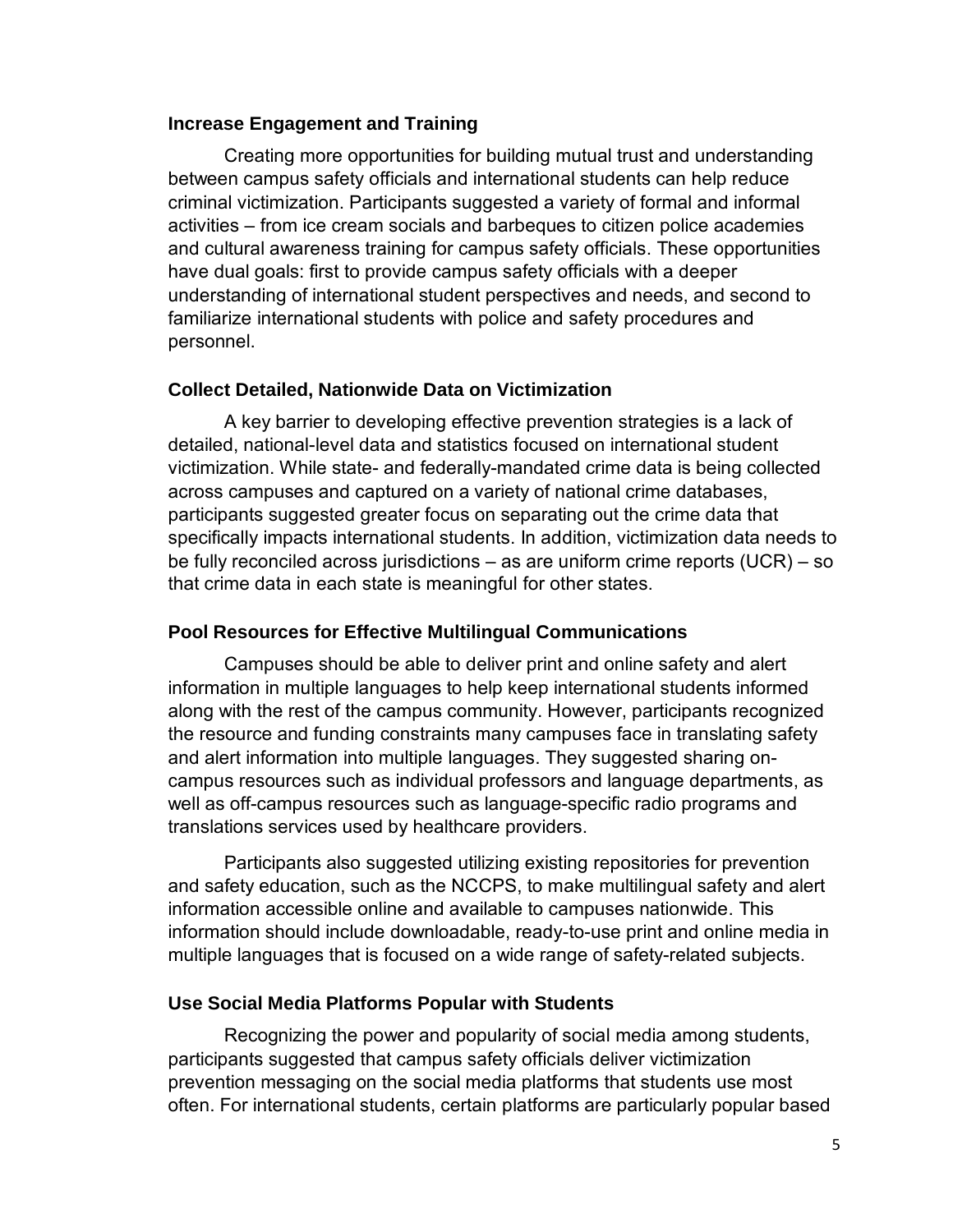on the student's home country, such as WeChat's popularity with Chinese students. In addition, campus officials should tailor messages to the specific social media platform, such as messaging in a captioned GIF for Instagram or a video for YouTube.

#### <span id="page-5-0"></span>**Important Note: Focus More on Reducing Opportunities for Perpetration**

It is important to note that while participants focused on the five areas above, they recognized that international students can be victimized despite all best efforts to reduce risk. They acknowledged the need to not only focus on victim risk reduction, but to also tackle the environmental and cultural factors that allow for victimization in the first place. To help alleviate the overall conditions that can increase victimization risk, participants suggested more educational efforts with the entire campus community and strong partnerships with community stakeholders off campus.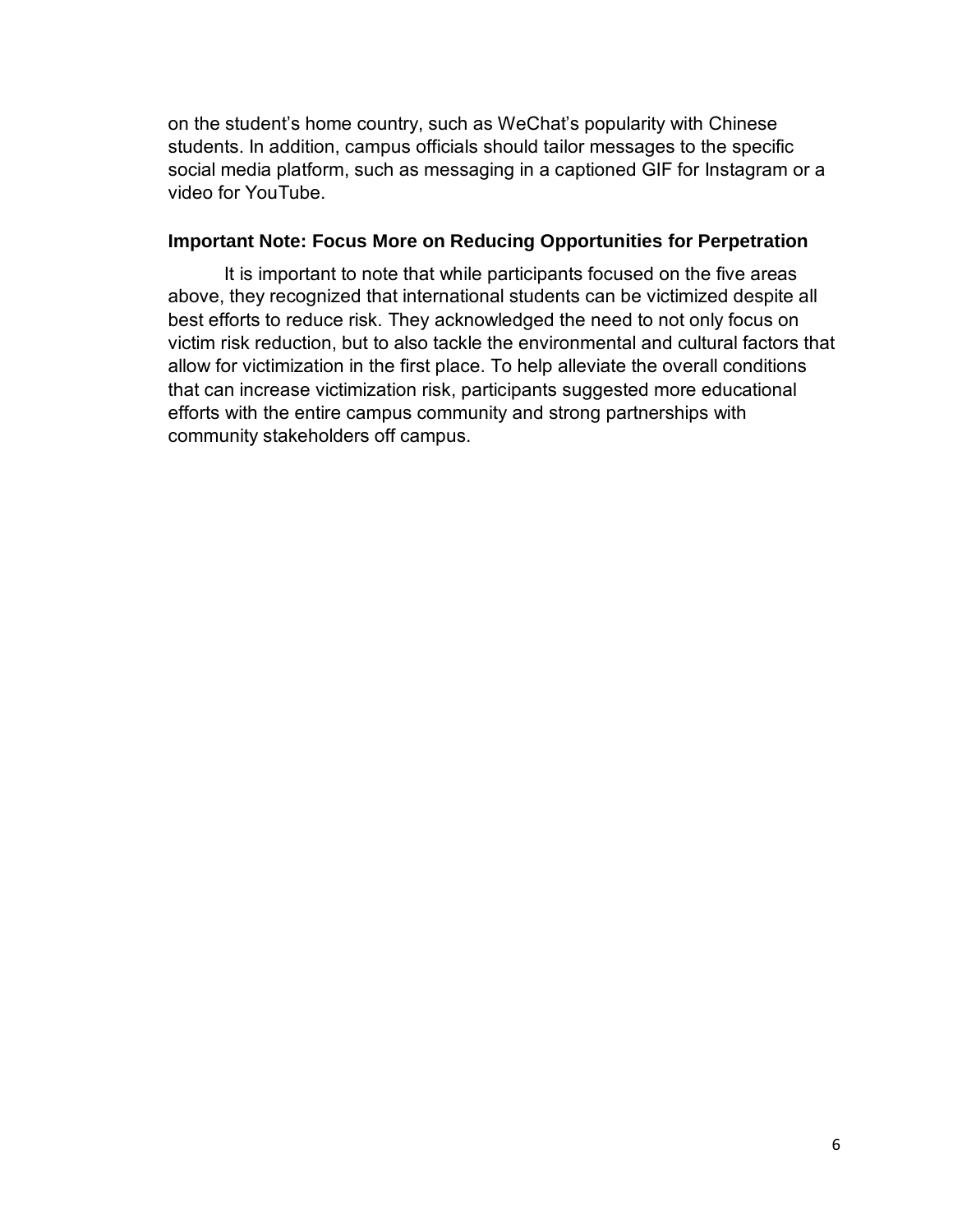## **BACKGROUND**

<span id="page-6-0"></span>Since the end of the Second World War, international student enrollment in colleges and universities across the U.S. has grown steadily. $^1$  In fact, enrollment exceeded 1 million international students for the first time in the 2015/16 school year, representing a  $7.1\%$  increase over the previous school year<sup>2</sup> and the highest percentage ever of total U.S. student enrollment at 5.2%. $^{\rm 3}$ 

While 60% of the international students enrolled in the 2015/16 school year come from China, India, Saudi Arabia, and South Korea, virtually every country around the world is represented on U.S. campuses.<sup>4</sup> Though these students arrive with a wide variety of perspectives, traditions, and values, they share a common desire: to take advantage of the tremendous educational and cultural opportunities the U.S. has to offer.

International students enrich campus communities by sharing ideas and perspectives, forging new friendships, and strengthening international bonds. Because international students are a growing, integral part of campuses across the U.S., it is imperative that campus professionals gain a deeper understanding of the safety risks that uniquely confront this diverse community. This is particularly true in cases of criminal victimization of international students.

While the risk of criminal victimization for college students has been widely explored in general, the risk has not been explored specifically for international students.<sup>5</sup> And although some research suggests that international students may be less at risk for violent victimization than domestic students, $6$  more research and data is necessary to develop a fully accurate picture of international students' experience with criminal victimization.

The May 23, 2017 forum facilitated by the NCCPS was an effort to get a more accurate picture of criminal victimization of international students. In addition, by bringing together a diverse group of campus safety officials and student administrators, the forum identified potential prevention practices that may help reduce incidents of criminal victimization on campuses across the country.

 $\overline{a}$ 

<https://www.iie.org/Research-and-Insights/Open-Doors/Data/International-Students/All-Places-of-Origin> <sup>3</sup> Enrollment Trends, Open Doors Report 2016, Institute of International Education, Inc.

<sup>&</sup>lt;sup>1</sup> Enrollment Trends, Open Doors Report 2016, Institute of International Education, Inc. <https://www.iie.org/en/Research-and-Insights/Open-Doors/Data/International-Students/Enrollment-Trends> <sup>2</sup> All Places of Origin, Open Doors Report 2016, Institute of International Education, Inc.

<https://www.iie.org/en/Research-and-Insights/Open-Doors/Data/International-Students/Enrollment-Trends> <sup>4</sup> Leading Places of Origin, Open Doors Report 2016, Institute of International Education, Inc.

<https://www.iie.org/Research-and-Insights/Open-Doors/Data/International-Students/Leading-Places-of-Origin>

<sup>&</sup>lt;sup>5</sup> The Extent and Risk of Violent Victimization Among International College Students Enrolled in the United States: A Gendered Analysis, 2016,<https://www.ncbi.nlm.nih.gov/labs/articles/26940346/>

<sup>&</sup>lt;sup>6</sup> Georgia State University. "International college students are less likely to experience violent crimes." ScienceDaily. ScienceDaily, April 12, 2016, [www.sciencedaily.com/releases/2016/04/160412134952.htm](http://www.sciencedaily.com/releases/2016/04/160412134952.htm)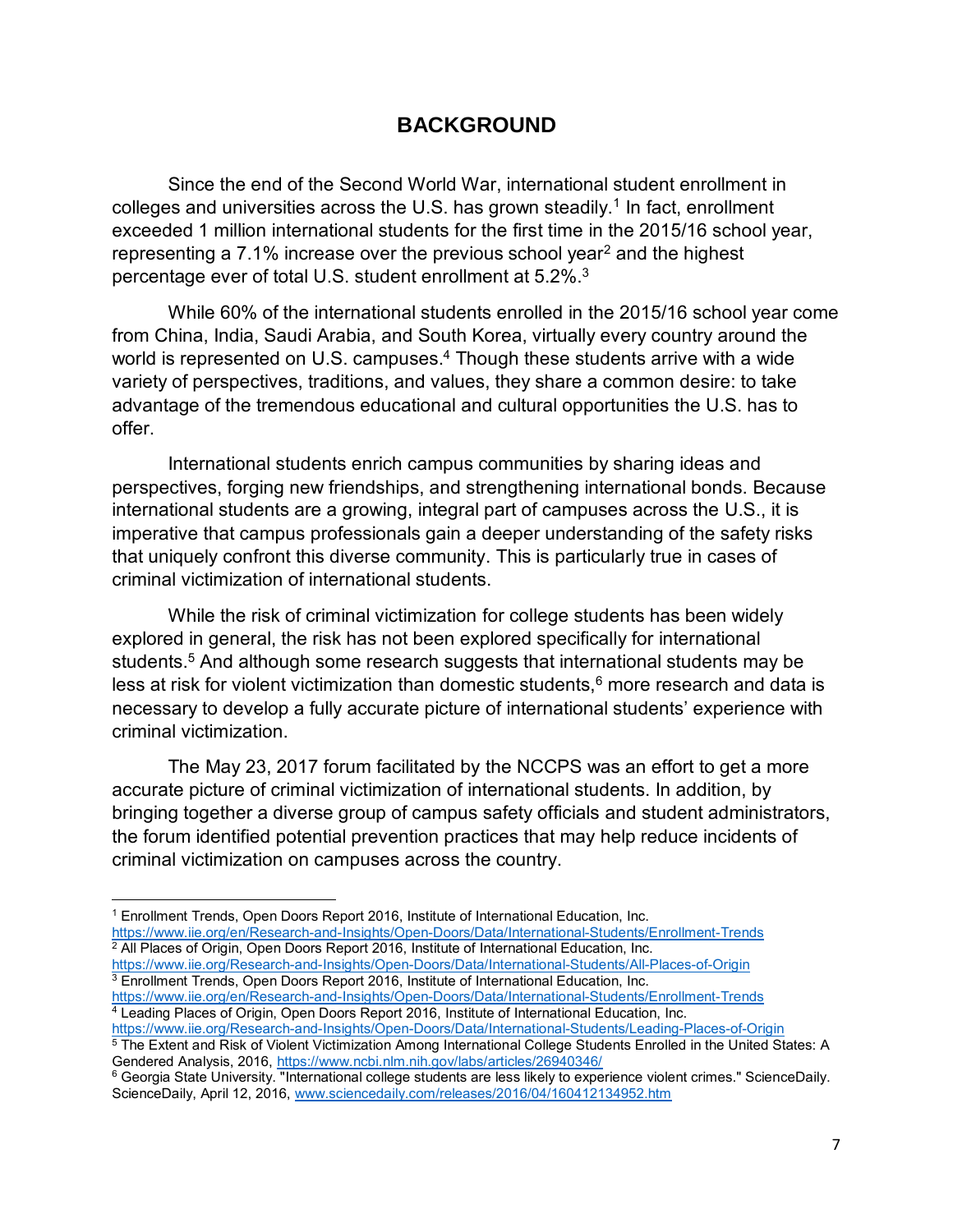#### *Observations shared by forum participants on current patterns and practices around the prevention of criminal victimization:*

- Domestic violence, fraud (mostly online), hate crimes, and burglary constitute the most common forms of criminal victimization affecting international students
- Few campuses are able to separate the crime data that specifically impacts international students from the federal- and state-mandated crime data collected for the larger campus population
- Criminal victimization of international students often occurs off campus, making it more challenging for campus safety and other support organizations to reach affected students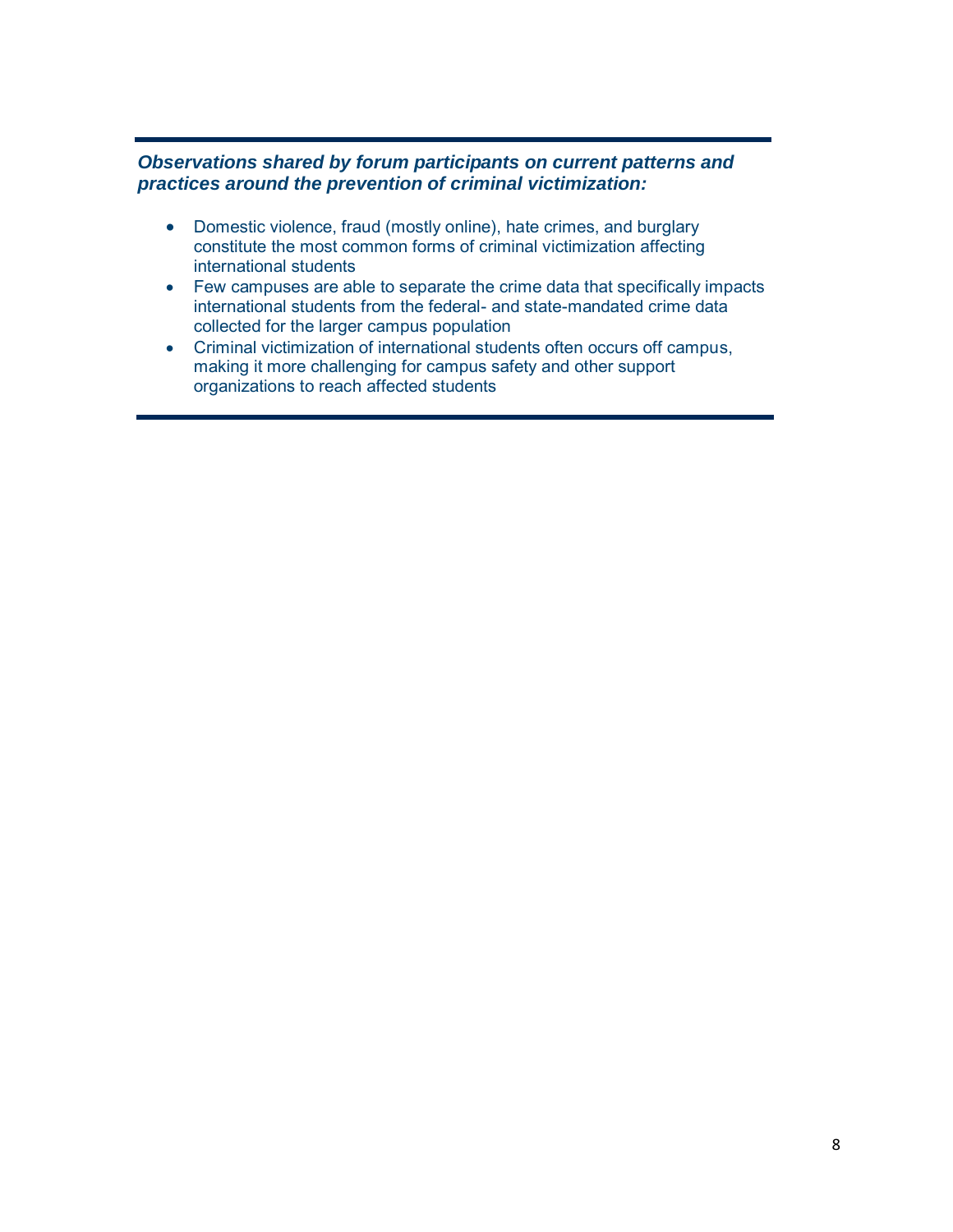# **INTRODUCTION**

<span id="page-8-0"></span>Forum participants gathered at Wichita State University for a daylong interactive discussion facilitated by NCCPS Program and Training Manager Andrea Young. Young began by sharing the forum purpose, to "identify and disseminate effective practices for preventing the criminal victimization of international students."

Young also shared the day's agenda with the group:

- Identify challenges in preventing the criminal victimization of international students
- Understand the impacts of these challenges in establishing effective prevention practices
- Explore possible strategies for preventing victimization
- Develop potential recommendations for consideration by campuses nationwide

### *Forum Purpose:*

Identify and disseminate effective practices for preventing the criminal victimization of international students.

For each stage in the agenda, the process required all forum participants to break out into smaller discussion groups to exchange insights, and then reconvene as one group to determine the key takeaways for that stage. Each stage built on the previous stage's discussion and conclusions.

Key takeaways and conclusions from each agenda stage are presented in the sections that follow and constitute the principal findings of this report.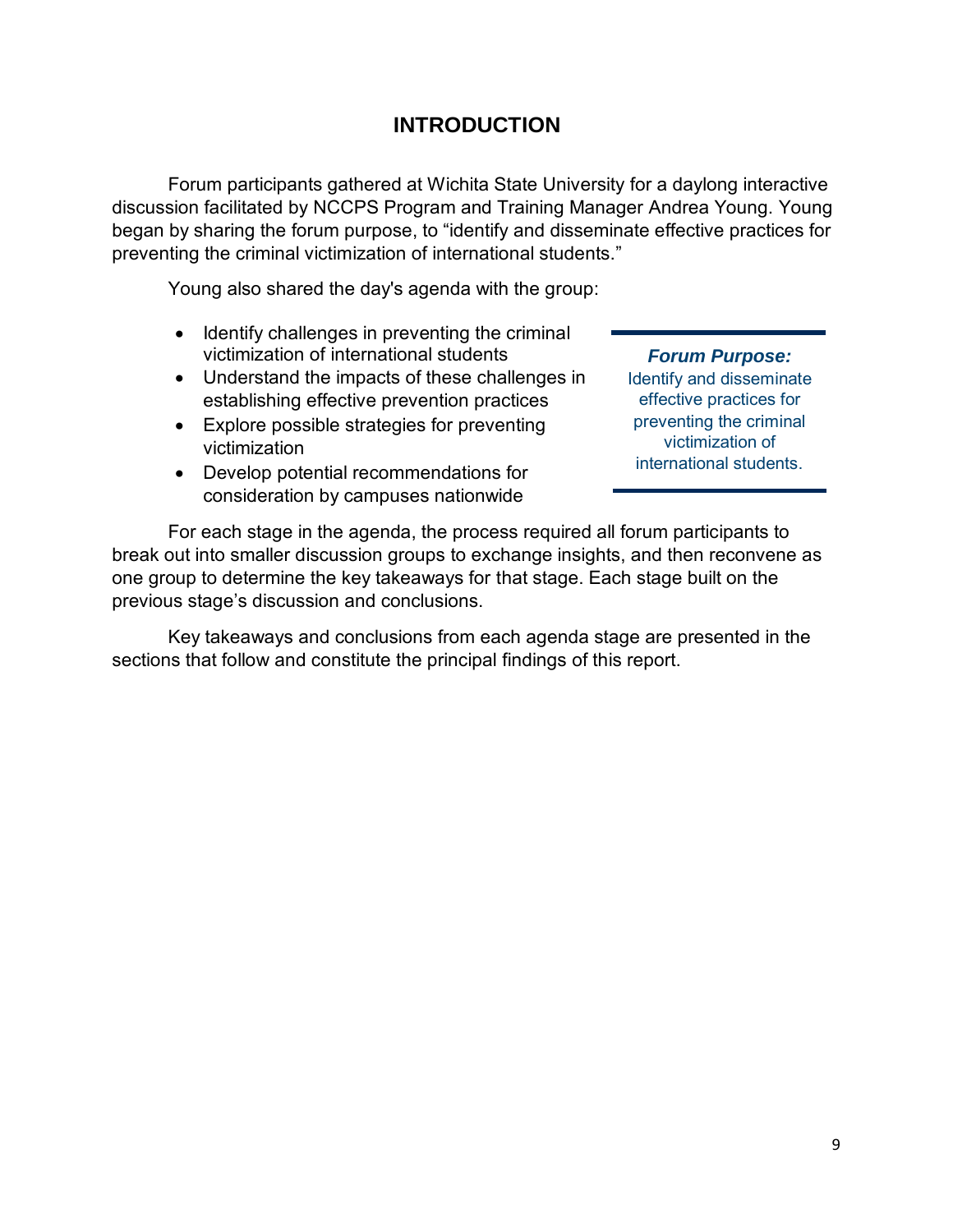# <span id="page-9-0"></span>**CHALLENGES IN PREVENTING CRIMINAL VICTIMIZATION OF INTERNATIONAL STUDENTS**

As participants shared their experiences in working to prevent criminal victimization of international students, several challenges emerged.

#### <span id="page-9-1"></span>**Reluctance to Report Victimization**

For some victims, reporting crimes to campus safety or other law enforcement officials can be particularly difficult:

- International students may believe that reporting their own victimization could affect their student visa status
- Depending on their previous experience, students may fear further victimization by involving law enforcement
- Students may fear the stigma of reporting victimization that may be created among friends, family, or the community at large.

A clear challenge exists to help victimized international students address these fears and reservations, and to encourage them to report crimes and feel confident in the process moving forward.

### **Guidance to Implement Immigration & Visa Information for Victims of Sexual & Interpersonal Violence**

The State University of New York has created a **[guidance resource](https://www.suny.edu/violence-response/visa-and-immigration-resource/#Resource)** available in multiple languages that can be used by any U.S. college or university to inform international students who are victimized by sexual and interpersonal violence. The guidance explains certain aspects of the law regarding the visa and immigration status of international students and available options in the course of reporting victimization.

### <span id="page-9-2"></span>**Gap in Crime Data Specific to International Student Victimization**

Recognizing the hesitancy of some international students in reporting victimization, as well as the chilling effect on reporting that may occur if campus safety officials ask about a student's immigration status, forum participants recognized a lack of broad, nationwide data and statistical information on criminal victimization of international students.

Participants also noted that while campuses do collect federal- and statemandated criminal victimization data for the campus population as a whole, most campuses have difficulty separating and collating data that is specifically related to international student victimization.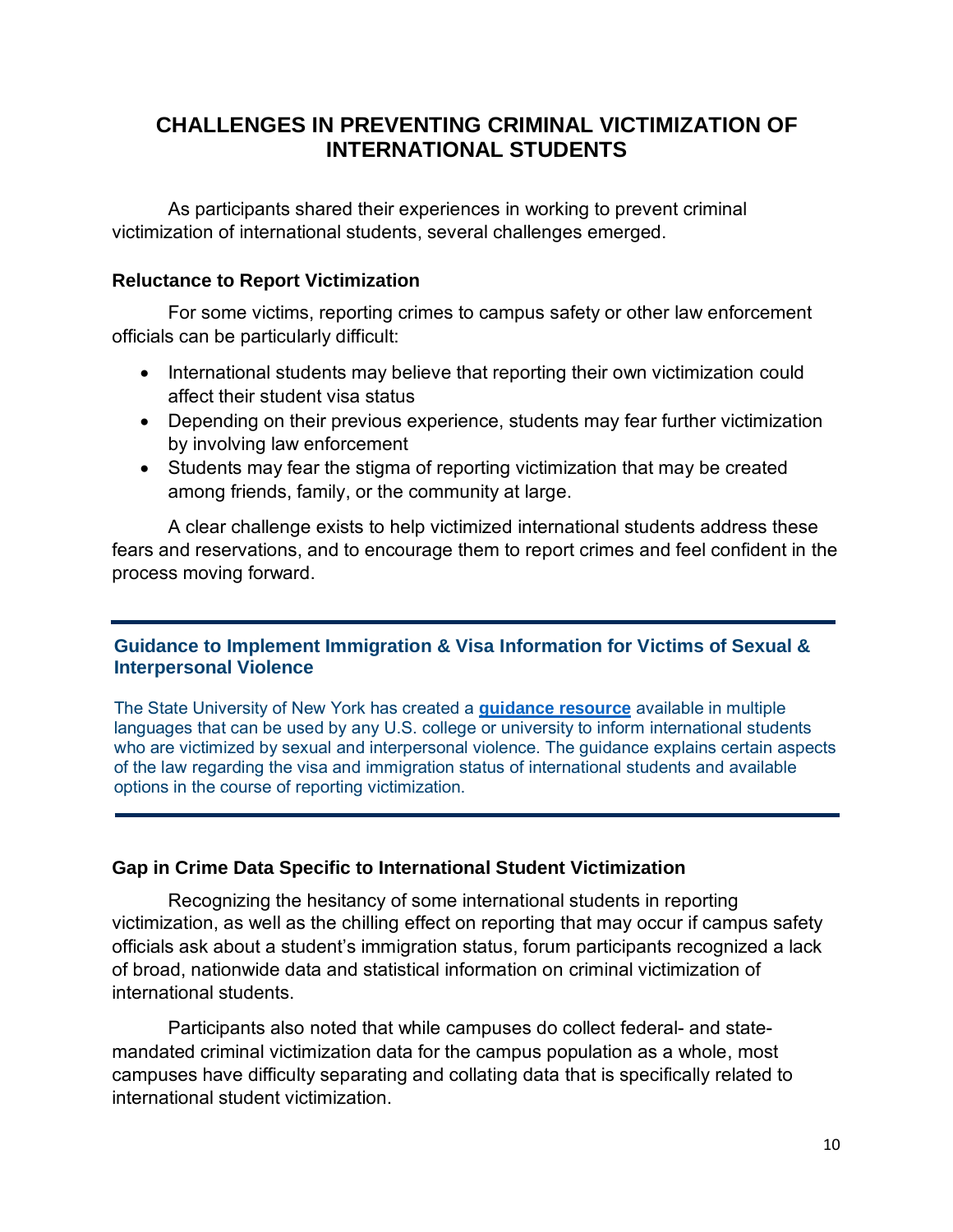Actionable, national statistics on criminal victimization of international students are critical for effective policymaking, but several factors are preventing collection including:

- Inconsistent data collection across reporting universities
- Decentralized data collection and sharing
- No data reconciliation across states to make it more meaningful nationwide

The result is an inability to draw up a discrete, data-driven picture of what criminal victimization of international students looks like, which makes it difficult to develop and measure effective prevention policies and programs.

#### <span id="page-10-0"></span>**The Need for Further Outreach and Coordination**

Participants noted the need for improved communication channels that help ensure international students understand and can take advantage of the support services available to them. They also noted that language barriers and a lack of cultural literacy across campus communities are inhibiting outreach and coordination with international students.

"We **collect** information on [international student] victimization, but that does not mean it's **well-collated** data. We just collect the information."

*– Forum Participant*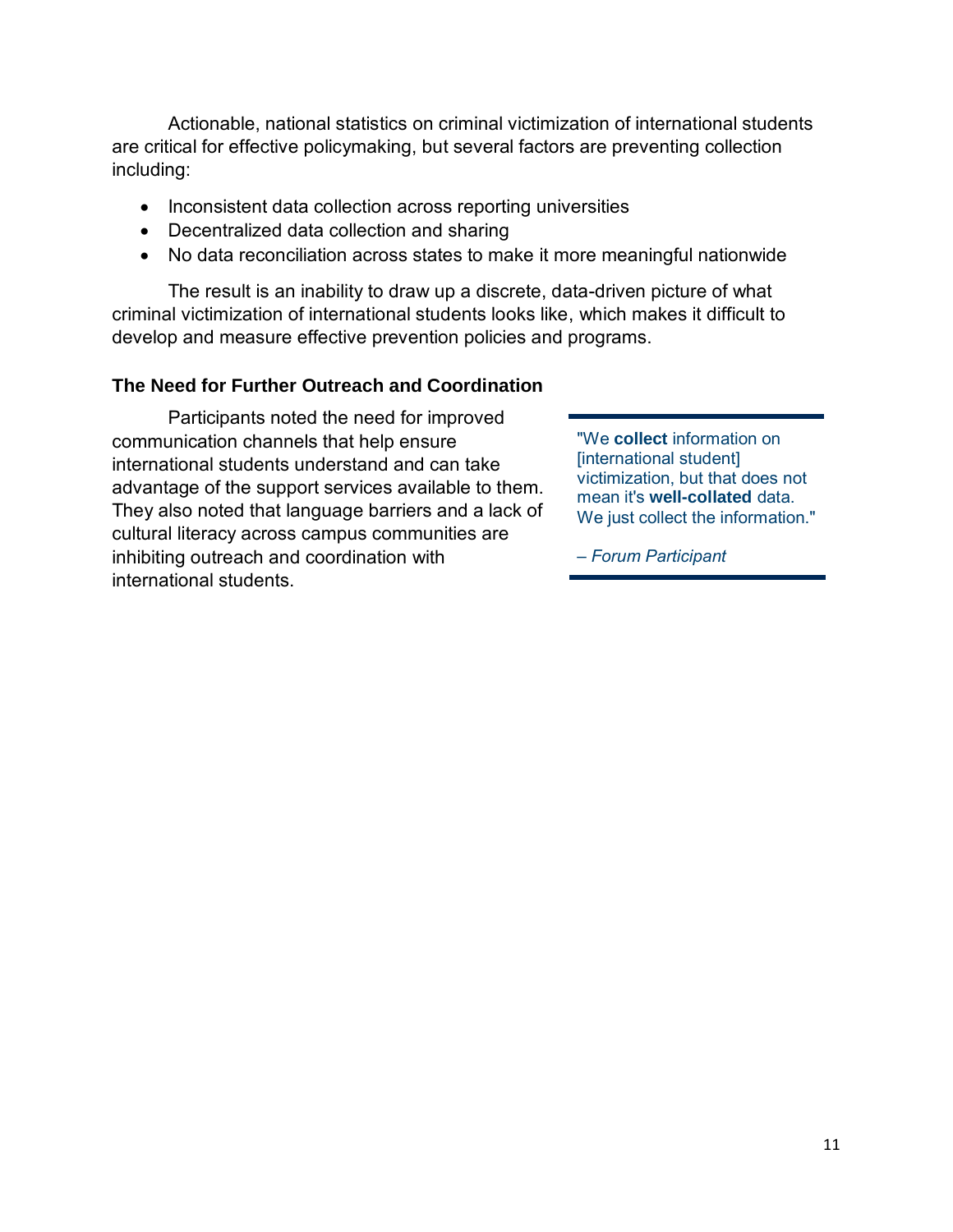# <span id="page-11-0"></span>**IMPACTS OF THESE CHALLENGES IN ESTABLISHING EFFECTIVE PREVENTION PRACTICES**

In moving toward potential strategies and recommendations, participants first evaluated the impacts of the above challenges in establishing effective prevention strategies. Through group discussions, they evaluated the impacts along three key questions:

- 1. What are the implications of these challenges in preventing criminal victimization?
- 2. What common patterns and themes are emerging based on participant discussion of these challenges?
- 3. Why it matters what are the risks if no action is taken?

Takeaways are presented below.

## <span id="page-11-1"></span>**WHAT ARE THE IMPLICATIONS OF THESE CHALLENGES?**

#### **Avoid treating international students as a homogenous group**

Participants acknowledged that looking at international students as a homogenous, monolithic group leads to counterproductive misunderstandings. Instead, campus safety officials and administrators should remember that international students represent a diverse variety of national and ethnic backgrounds. This will help ensure that the practices developed will effectively address the unique needs of this complex group.

#### **Build trust between campus organizations**

Participants identified the need to build greater trust and well-defined communication paths between campus safety officials and international student support organizations. Improving these partnerships is a necessary precursor to effective policymaking.

#### **Improve data collection on international student criminal victimization**

Participants recognized the need for consistent and clear data that is meaningful and actionable across different states, similar to the UCR. It was noted that these data collection efforts should occur without imposing new compliance mandates, and it should include a review of current national crime statistics and victimizations surveys to identify specific data pertaining to international student victimization.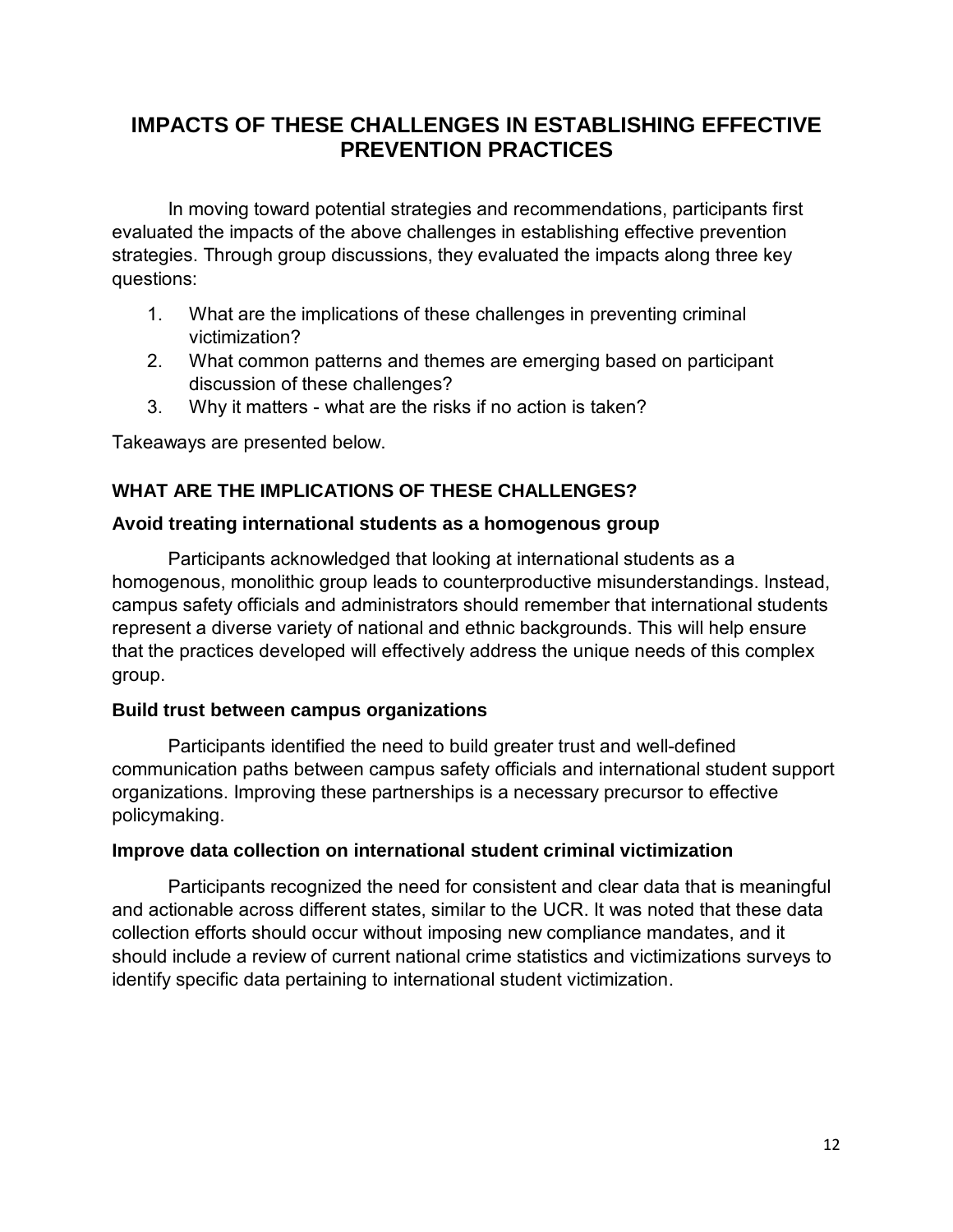## <span id="page-12-0"></span>**WHAT PATTERNS AND THEMES ARE EMERGING?**

#### **Reactionary response versus proactive prevention**

Participants recognized that too often, campus responses to international student victimization are in reaction to specific events or incidents, leading to hastily developed practices and policies that may be less effective in preventing victimization. To reduce prevent future incidents of victimization; campuses need more proactive prevention approaches that address a wider range of factors that can lead to victimization.

### **Coordination between campus safety and municipal counterparts**

Although the percentage of international students living on or off campus varies across colleges and universities, all participants agreed that increasing awareness of criminal victimization occurring off campus was crucial. They see greater collaboration between on-campus and off-campus safety officials as an important factor in improving the awareness, as well as the safety, of international students regardless of their location.

## **The gap between the perception and reality of victimization reporting**

Participants reported a relatively high degree of fear felt by many international students when reporting crimes perpetrated against them. Raising awareness of the reporting process is critical to encourage reporting in the first place. Important questions to answer for international students include:

- What reporting steps are required?
- What happens to my information once it's reported?
- How is my safety and confidentiality protected after I report?

## <span id="page-12-1"></span>**WHAT ARE THE RISKS IF NO ACTION IS TAKEN?**

### **Negative impacts on student safety and quality of education**

Participants were concerned about the massive downstream effects for international students if additional actions are not taken to improve prevention practices and to maintain a safe and welcoming environment. Without these efforts, international students may continue to feel unsafe or vulnerable to criminal victimization. This can have long-term negative impacts including poor academic performance and nonparticipation in campus life.

"Because they [international students] are **our** students – we are responsible for them and they matter. They are the reason we are in this business."

*– Forum Participant*

## **Failure to support all students in their success and well-being**

As with their domestic students, forum participants expressed an obligation to also support the success and well-being of their international students. This commitment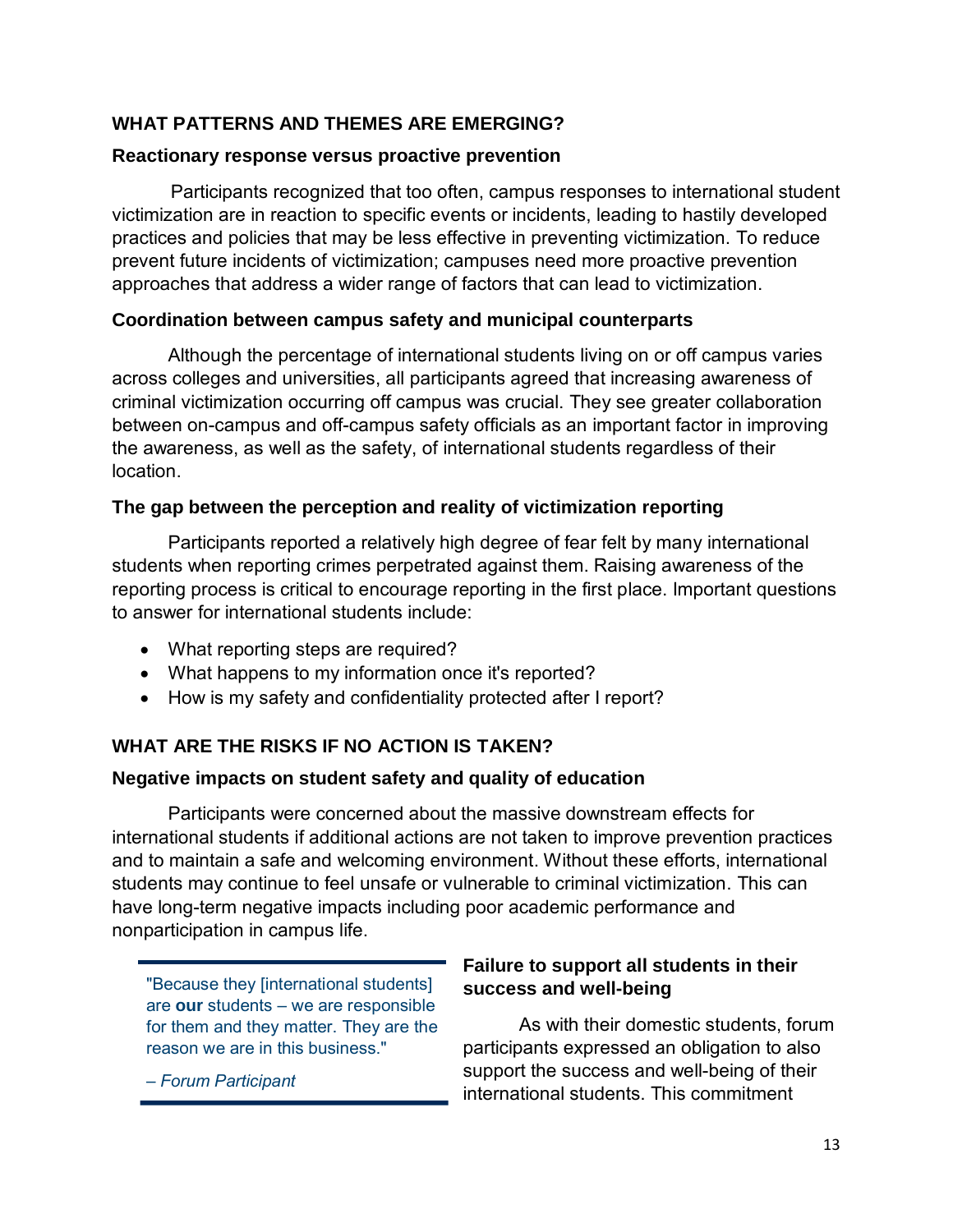includes providing a safe environment on and off campus and maximizing educational opportunities. Participants also noted that they should recognize international students as equal and valued members of the campus community and should never encourage a sense of isolation or separation from domestic students on campus.

### **International student populations could continue to be an invisible victim group that lacks a voice and support**

Participants believed that improved data collection around criminal victimization of international students can be an effective tool in helping to prevent victimization from occurring. Detailed, accurate data and insights on criminal victimization can reveal trends and patterns to help campus authorities recognize potential victimization scenarios, stop ongoing criminal victimization among different international student communities, and craft more effective messaging and outreach efforts to international students.

#### **Prevention strategies for international students may also apply to domestic students**

Participants noted that many of the challenges in preventing victimization of international students may also impact prevention strategies for domestic students. For example, one forum participant observed that achieving a deeper understanding of how international students experience crime in the U.S. might help domestic students reduce their own risks of victimization.

#### **Fraudulent Immigration Scheme Targeting International Students**

One concern for participants was a variety of online and other types of fraud schemes that often target international students. A forum participant reported on a fraud scheme that impacted students on the day before graduation. Several graduating international students received calls from an individual posing as a U.S. Immigration and Customs Enforcement (ICE) official advising these students that they would be out of status upon graduation. The caller warned the students to make a payment or face arrest by ICE officials.

In order to help campus officials and international students better respond to this kind of fraud scheme, forum participant David Hampton, policy analyst in the Office of State and Local Law Enforcement at the Department of Homeland Security (DHS) provided a statement from the DHS Office of Academic Engagement. The statement urges individuals who receive messages that appear fraudulent from those claiming to be ICE officials to contact the DHS Office of Inspector General at 1-800-232-8603 (see Appendix 1 for the full statement).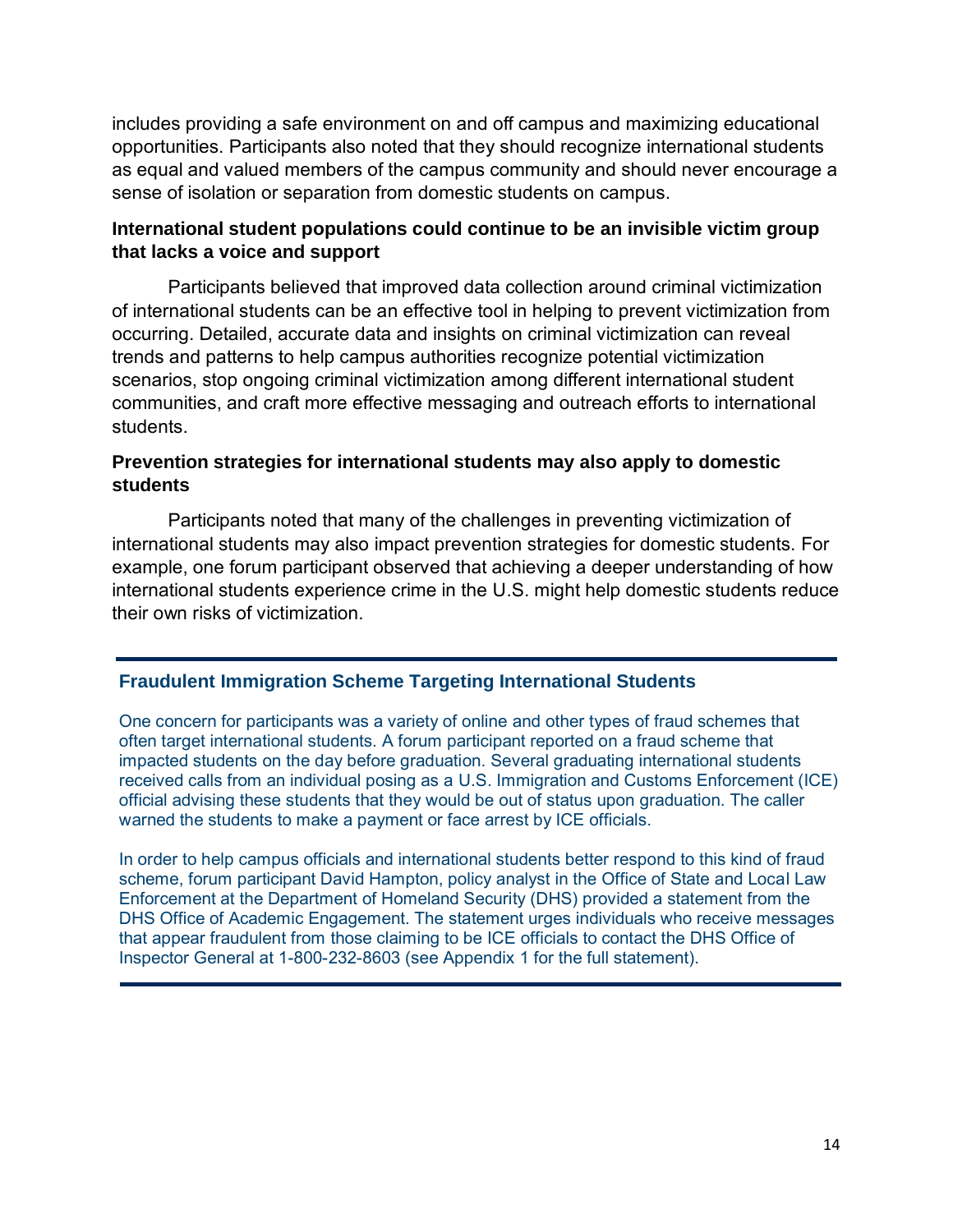# <span id="page-14-0"></span>**EXPLORING STRATEGIES FOR PREVENTING VICTIMIZATION**

After reviewing different challenges and how they may impact effective measures to prevent criminal victimization of international students, participants discussed possible strategies to better address the issue. Participants organized into groups to discuss strategies in each of the categories below, as well as prioritize these strategies for further discussion in the next exercise:

- Prevention
- Information Gathering
- Tools
- International Student Communication
- Partnerships

The sections that follow summarize the strategies participants developed under each category.

### <span id="page-14-1"></span>**Possible Prevention Strategies**

- Increase involvement of the campus international student office in crime prevention activities
- Include campus safety officials as part of orientation programs for international students
- Facilitate more informal interactions between campus safety officials and international students
- Involve campus IT experts to provide more training and increase awareness of phishing and other online scams that often target international students
- Provide more personal safety and awareness training and tools such as active shooter training, personal safety apps, etc.
- Increase cultural diversity training for campus safety officials

## <span id="page-14-2"></span>**Possible Information Gathering and Sharing Strategies**

- Encourage anonymous submission of international student concerns and surveys
- Train international student advisors on providing enhanced safety awareness and counseling to students
- Convene town hall-style meetings with international students to share information, exchange perspectives, and develop policies
- Coordinate with federal, state, and local agencies to receive and disseminate the latest information on online scams, fraud, and other potential scenarios that can lead to criminal victimization of students
- Follow social media to help get an early warning of potential victimization scenarios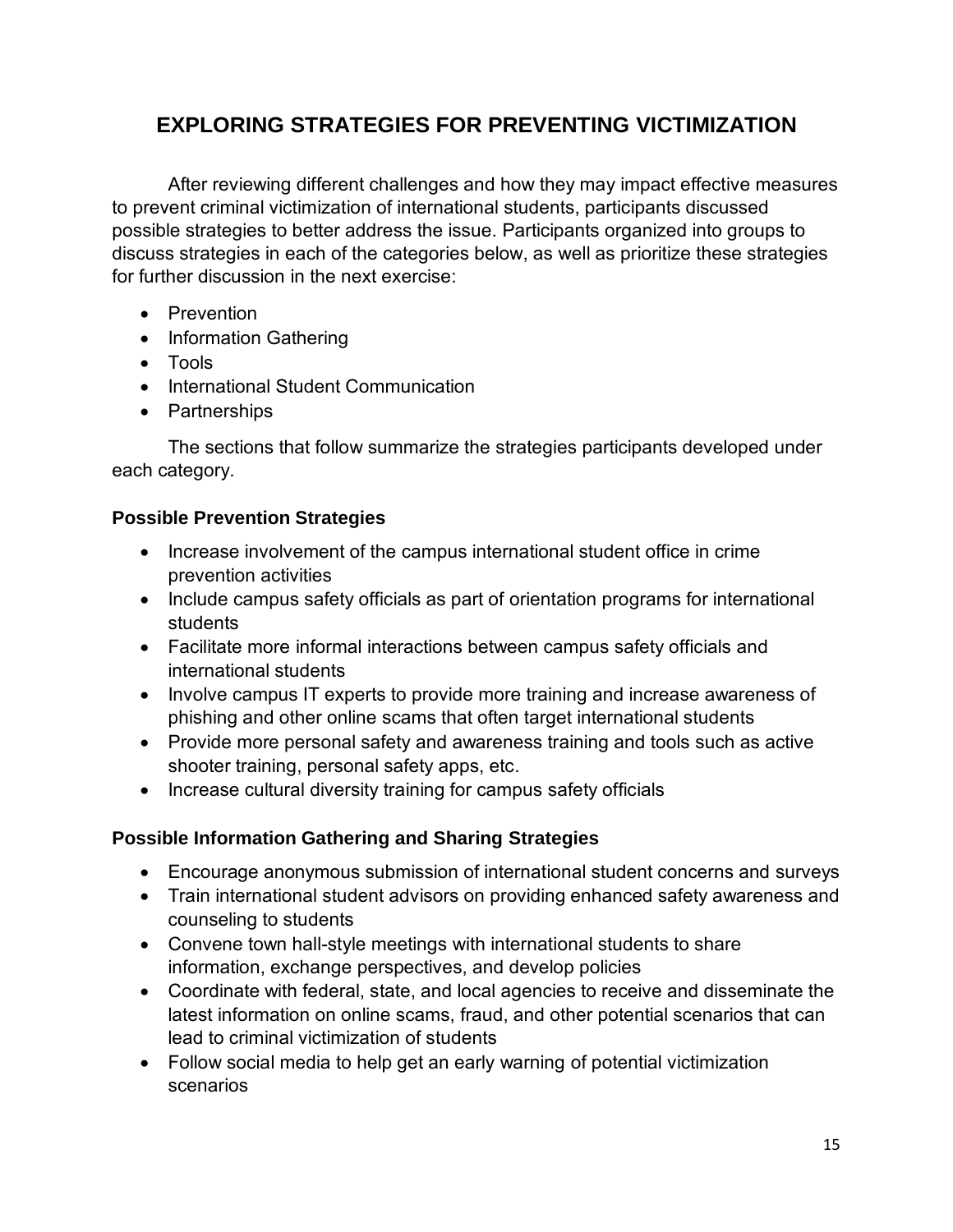• Increase coordination between campus safety officials and IT to be more proactive in preventing technology-related victimization scenarios (phishing scams, ransomware attacks, etc.)

## <span id="page-15-0"></span>**Possible Tools Currently Available to Help Prevent Criminal Victimization**

- Grants and other external funding sources to support efforts to reduce criminal victimization of international students
- Mentor programs for international students
- Social media websites and apps that are popular with international students to improve outreach and interaction
- Central repository of crime prevention and safety education resources available online and in multiple languages for use by campuses nationwide
- Expert translation services leveraged from on-campus resources (e.g. professors and language departments) and off-campus resources (e.g. health insurance and medical providers)

## <span id="page-15-1"></span>**Possible Student Communication Strategies**

- Create safety awareness videos featuring testimonials from international students who have experienced criminal victimization, or use campus theater groups to dramatize key messages
- Conduct train-the-trainer programs for student peer training focused on preventing criminal victimization
- Host meet-and-greet events between international students and campus safety officials
- Increase diversity and inclusion programming across the entire student body
- Utilize victim advocates to encourage reporting by international students
- Create focus groups among key stakeholders to develop and deploy communication plans

## <span id="page-15-2"></span>**Possible Partnership Strategies**

- Establish a dedicated point of contact across key departments, student organizations, advocacy groups, campus safety, and local law enforcement to improve policy coordination and emergency response
- Build neighborhood coalitions including partnerships between campus safety and local law enforcement – to strengthen communities around campus and improve safety and quality of life for both students and local residents
- Create service partnerships (cadet programs, etc.) between campus safety officials and international students to demystify police roles and functions and to bridge cultural gaps
- Integrate international student office personnel with campus safety officials, faculty resources (particularly language experts), CSAs (Campus Security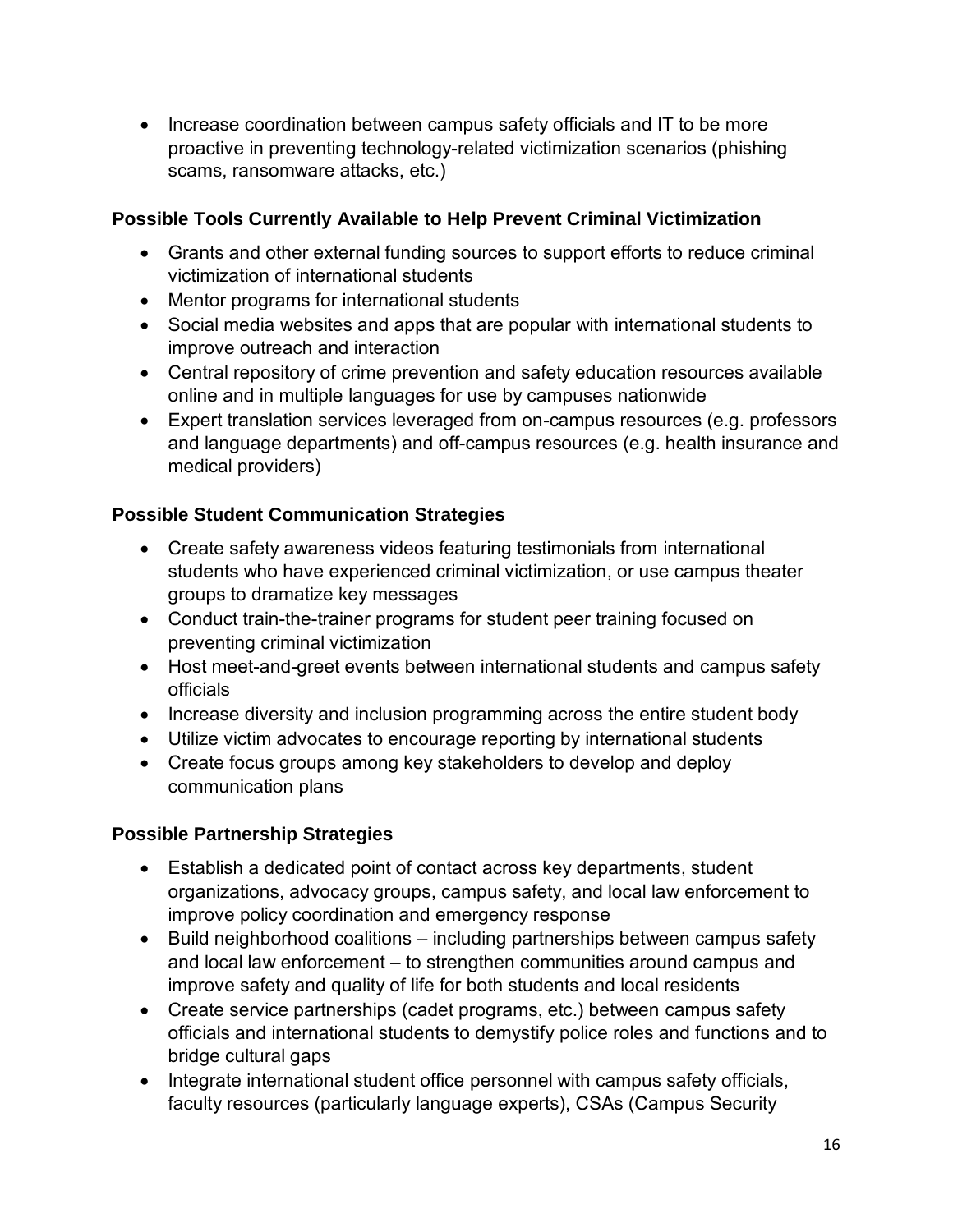Authorities), and BITs (Behavioral Intervention Teams) to improve support for international student safety

- Connect campus safety officials and international student organizations with local cultural and religious organizations that serve the international student community to strengthen outreach and understanding
- Leverage federal partnerships with agencies like DHS and FBI to deliver training and education in conjunction with campus safety international student organizations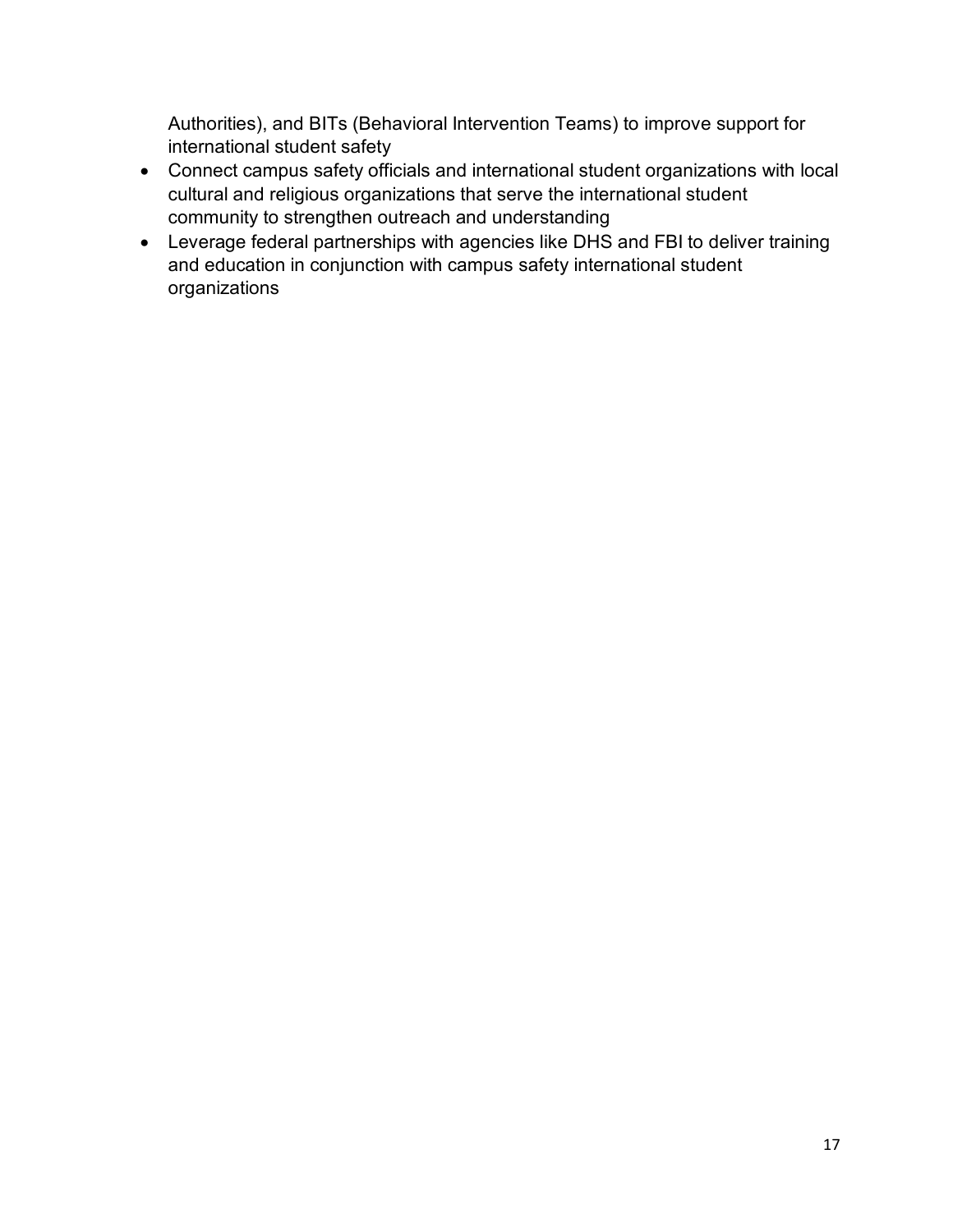# <span id="page-17-0"></span>**POTENTIAL RECOMMENDATIONS FOR PREVENTING CRIMINAL VICTIMIZATION**

After reviewing the possible strategies developed above, participants identified which strategies in each category they thought were particularly important for further discussion during the session. Participants recognized the validity of each of the possible strategies but wanted to focus on a select few in the available time. They then split into five groups (one for each category) to develop potential recommendations based on the prioritized strategies.

### <span id="page-17-1"></span>**Prevention Recommendations**

In considering the possible recommendations, participants wanted to focus on a key prevention strategy – relationship building. Participants recognized the critical role that the relationships of the campus community play in preventing criminal victimization. These relationships include police and public safety and the student body, including international students, in addition to other administrative offices on campus. Welldeveloped relationships engage all parties to allow students to be seen as people vs. potential targets. Additionally, a pre-established relationship will maximize the potential for students who have been victimized to come forward and seek support from the campus community. Some strategies to build these relationships include:

- Engage campus safety officials in cultural diversity training that includes direct participation by international students. It is important to present training in a way that it does not become white noise
- Focus training programs and other events on forging strong, ongoing relationships between individual campus safety officials and members of the international student community, including events like BBQs, coffee/tea with a cop and additional items listed under Information Gathering Recommendations (below)
- Utilize formal tools to help ensure training has measurable and verifiable outcomes

#### <span id="page-17-2"></span>**Information Gathering Recommendations**

Similarly to the prevention group, the participants who discussed information gathering recognized the importance of relationship building. It is difficult to gather information from parties with which you do not have a pre-existing relationship. In addition to the relationship building strategies listed within Prevention, the group identified the following:

• Bring international students together with key stakeholders and decision makers across the campus community (provosts, administrators, chiefs of police, student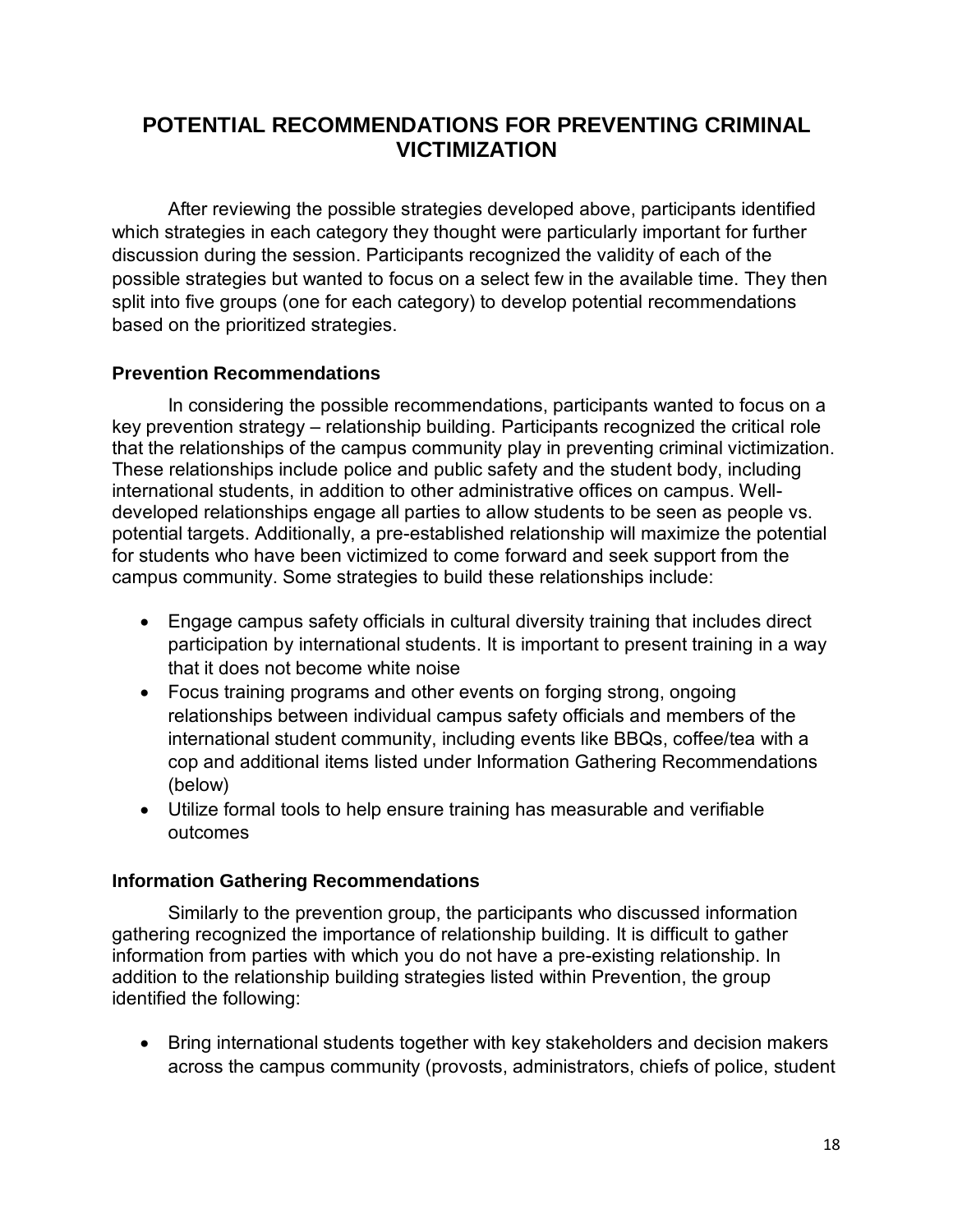government leaders, residential life staff, etc.) to exchange perspectives and forge policy

- Convene regularly-scheduled town hall meetings to include critical experts (e.g. head of IT discussing online fraud scams) and vulnerable international and domestic students in order to educate on the latest victimization risks
- Conduct programming to build relationships between police and the student body. Programming can include formal and informal activities such as BBQs, ice cream socials, first responder safety weeks, citizen police academies, ridealongs, and other events that demystify police roles to foster communication between campus safety officials and the international student community

## <span id="page-18-0"></span>**Tools Recommendations**

Campuses can work together to create a central repository within NCCPS for crime prevention and safety education resources available online and in multiple languages for use by campus administrators and public safety officials nationwide:

- Compile informational resources for the repository from recognized professional organizations and government agencies such as the National Association of Foreign Student Advisors (NAFSA), the Federal Trade Commission (for scam alert information), or the DHS Study in the States website [\(https://studyinthestates.dhs.gov/\)](https://studyinthestates.dhs.gov/)
- Bring information together in a series of pamphlets covering a variety of scenarios (resources for reporting and stopping domestic abuse, avoiding theft or online scams, etc.)
- Select languages based on international student enrollment statistics in the most current *Open Doors® Report on International Educational Exchange* published by the Institute of International Education (IIE) [\(https://www.iie.org/\)](https://www.iie.org/)

Campuses can also train faculty and staff to share safety and victimization prevention information on social media websites and apps that are particularly popular with international student communities:

- Determine the social media tools that are most popular with different international students, such as WeChat for Chinese students, along with tools that are popular across the entire student community, such as Snapchat and WhatsApp
- Tailor topics and deliver messages to each social media platform for example, a two-minute crime prevention video for YouTube or a two-second GIF depicting a safety tip for Snapchat or Instagram

### <span id="page-18-1"></span>**Student Communication Recommendations**

The groups discussing student communications recognized the importance of meeting the students where they are at vs. where the administrators are. Building on the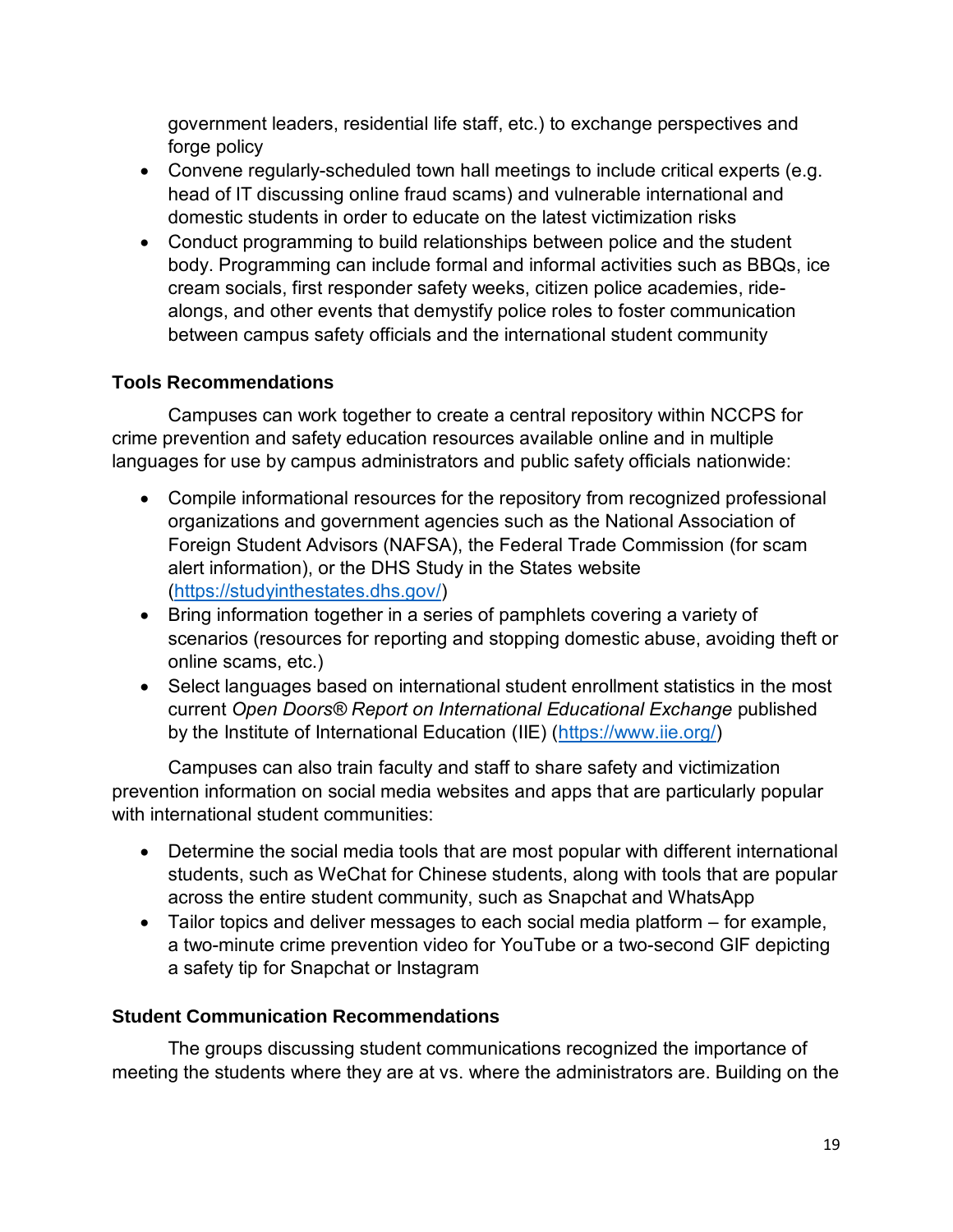considerations in the Tool recommendations, some considerations for student communications include:

- Engage on-campus marketing and media teams to create and disseminate safety and crime prevention messaging to international students using traditional print media as well as social media
- Ensure emergency communication services are optimized across social media platforms (Twitter, Facebook, etc.) so that the entire student body (including international students) is instantly notified and continuously updated on emergency situations
- Create training programs that allow interactions between campus safety officials and international students to create channels for dialogue and trust-building such as international students training campus safety officials in cultural awareness or citizen police academies that expose students to campus safety practices

## <span id="page-19-0"></span>**Partnership Recommendations**

The participants continued to identify relationships as a key component of the potential recommendations process, and this is clearly seen with the theme of partnerships. Administrators and campus safety officials can establish designated resources for key offices and organizations on and off campus including:

- On-campus liaisons from the international student office, residential life, student advocates and judicial affairs offices, student health services, and campus safety
- Off-campus liaisons from local law enforcement, victim support centers, religious institutions, local government, and other support resources

Additionally, campuses can strengthen and formalize relationships between campus safety and international student organizations to ensure faster communication, better coordination, and more collaborative working relationships. Campuses could:

- Review mission statements and identify areas of mutual assistance
- Establish communication protocols that include notification of the international student office by campus safety whenever an incident involving an international student occurs
- Understand mutual perspectives and resolve misconceptions to help ensure both organizations are serving the best interests of international students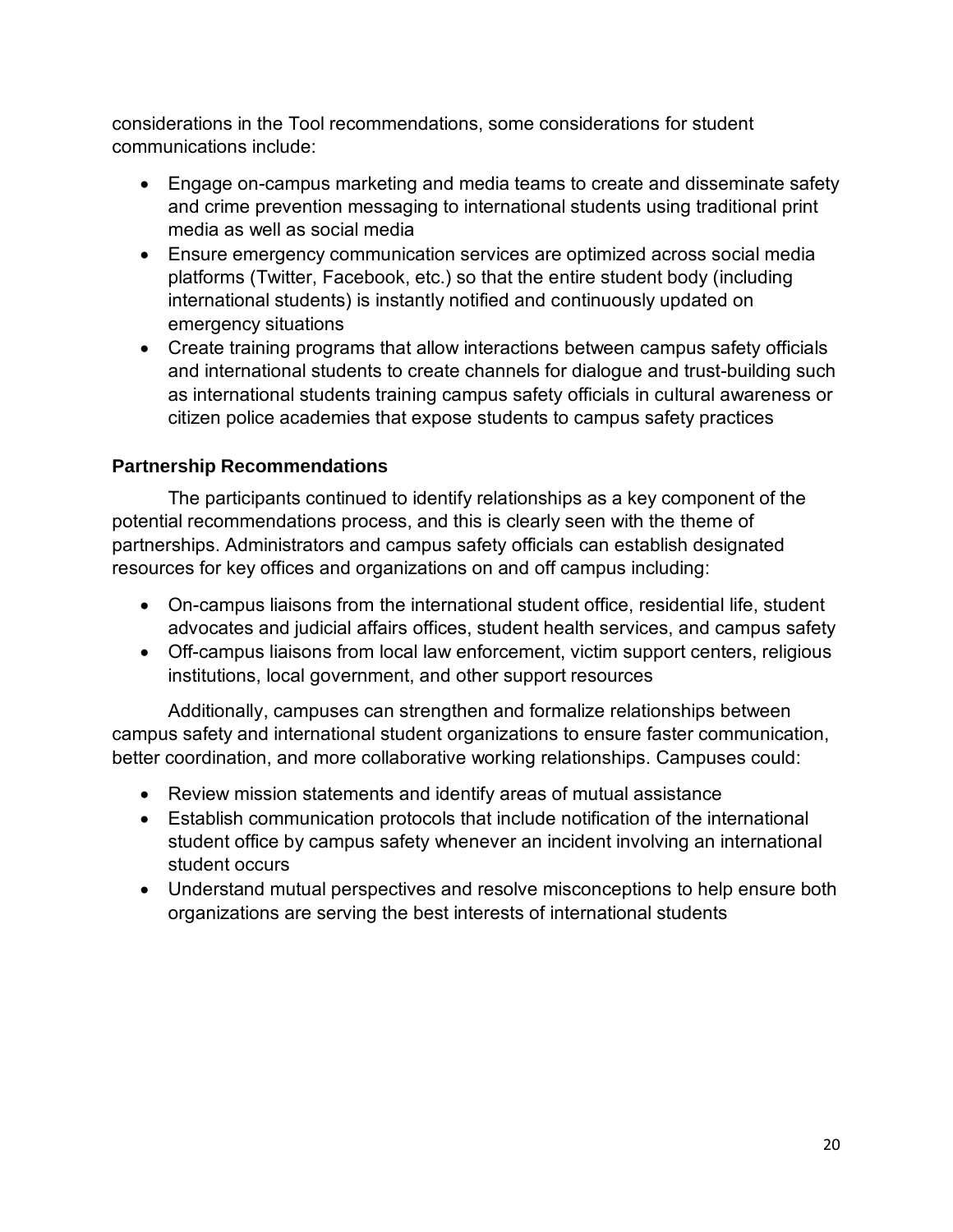## **CONCLUSION**

<span id="page-20-0"></span>Participants closed the forum by revisiting the forum purpose: identifying and disseminating effective practices for preventing the criminal victimization of international students. Toward that purpose, participants developed potential recommendations that focused on three key areas: relationship building, victimization information collection and dissemination, and improved training of campus safety officials and international student support staff.

Although participants recognized that criminal victimization of international students takes a variety of forms – from online scams and burglary to hate crimes and domestic violence – participants also recognized that greater outreach directly to international students by campus safety officials can have a tremendous impact in preventing victimization. This is why participants urged campus safety officials to use a variety of formal and informal events and programs to engage more directly with international students. Additionally, they acknowledged the need to not only focus on victim risk reduction, but to also tackle the environmental and cultural factors that allow for victimization in the first place.

Participants also believed that any new prevention practices and policies must be based on reliable data and statistics about international student victimization, and that this information is not yet available at a national level. They suggested that initial efforts should focus on collecting data from existing victimization surveys and national crime databases like the UCR and advised against creating a separate compliance mandate or reporting body for collecting information specifically for international students.

Participants agreed that strong, formalized relationships between campus safety officials, student administrators, and key stakeholders on and off campus could greatly improve the overall support and safety of international students. These relationships would also address the environmental and cultural conditions on and off campus that can lead to victimization of international students.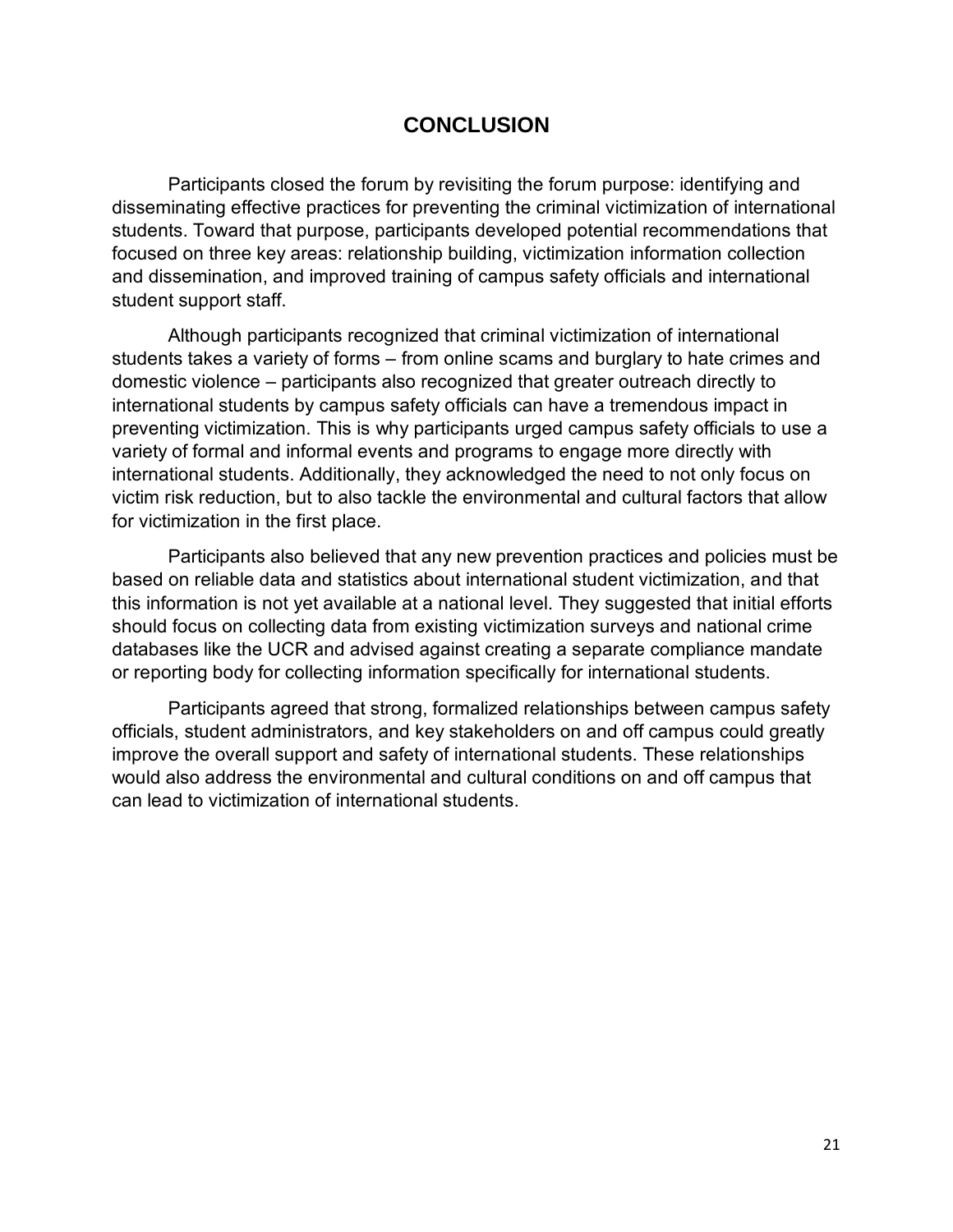## **APPENDIX I: FRAUDULENT IMMIGRATION SCHEMES**

<span id="page-21-0"></span>Letter from Department of Homeland Security's (DHS's) Office of Academic Engagement in response to fraudulent immigration schemes targeting international students:

"During the forum, a campus law enforcement official mentioned a fraudulent scheme involving individuals posing as U.S. Immigration and Customs Enforcement (ICE) deportation officers.

If a student receives a message from ICE that he or she suspects is fraudulent, he or she should contact the DHS's Office of the Inspector General (DHS OIG) at 1- 800-232-8603. Campus police departments also may contact DHS OIG if they receive similar reports from students.

If the reporting party (i.e., the student or police officer) leaves his or her contact information, DHS OIG, ICE, or an appropriate government official will follow up accordingly. Questions may be directed to the DHS Office for State and Local Law Enforcement at [OSLLE@hq.dhs.gov.](mailto:OSLLE@hq.dhs.gov) Thank you."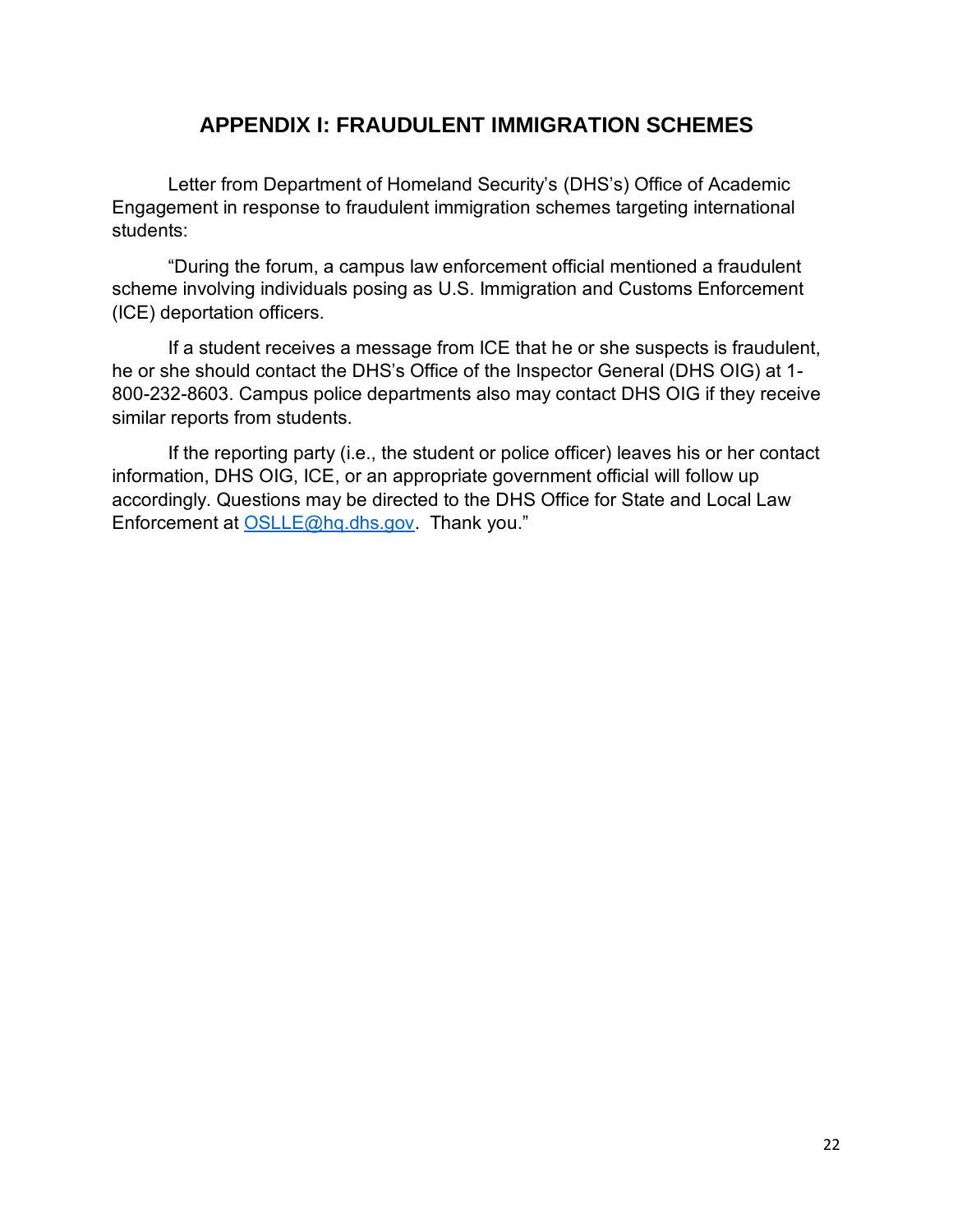## **APPENDIX II: FORUM PARTICIPANTS**

<span id="page-22-0"></span>Forum participants included a mix of campus safety officials and student administration professionals from across the country representing both large and small campus populations:

Chris Bartolomei Assistant Chief of Police University of Buffalo

Shawn Bascom Assistant Director of International **Programs** Idaho State University

Corey Bowman Assistant Vice President of Student Experience and Engagement University of Central Missouri

Christine Collins Director of International Student Services Purdue University

John Cox Chief of Police Purdue University

Sue Dougherty Director, International Student Office University of Maryland – College Park

Ellen Dussourd Assistant Vice Provost, International Student & Scholar Services University of Buffalo

Lewis Eakins Director of Public Safety Idaho State University

Laura Ferguson Special Agent, Campus Liaison Agent Federal Bureau of Investigation

David Hampton Policy Analyst, Office of State and Local Law Enforcement Department of Homeland Security

Ed Howell Chief of Police Fort Hays State University

Joycelyn Johnson Chief of Police Southern University and A&M College Regional Director Historically Black Colleges & Universities - Law Enforcement Executives and **Administrators** 

Tom Johnson Director, Safety and Transportation Missouri State University **Representative** International Association of Campus Law Enforcement Administrators

Christina Khan Associate Director, International Student **Office** University of Central Florida

Dave Kobel Assistant Dean of International Student **Services** University of Tulsa

Julie McKinney Police Officer University of Tulsa

Sara Morris Chief of Police Wichita State University